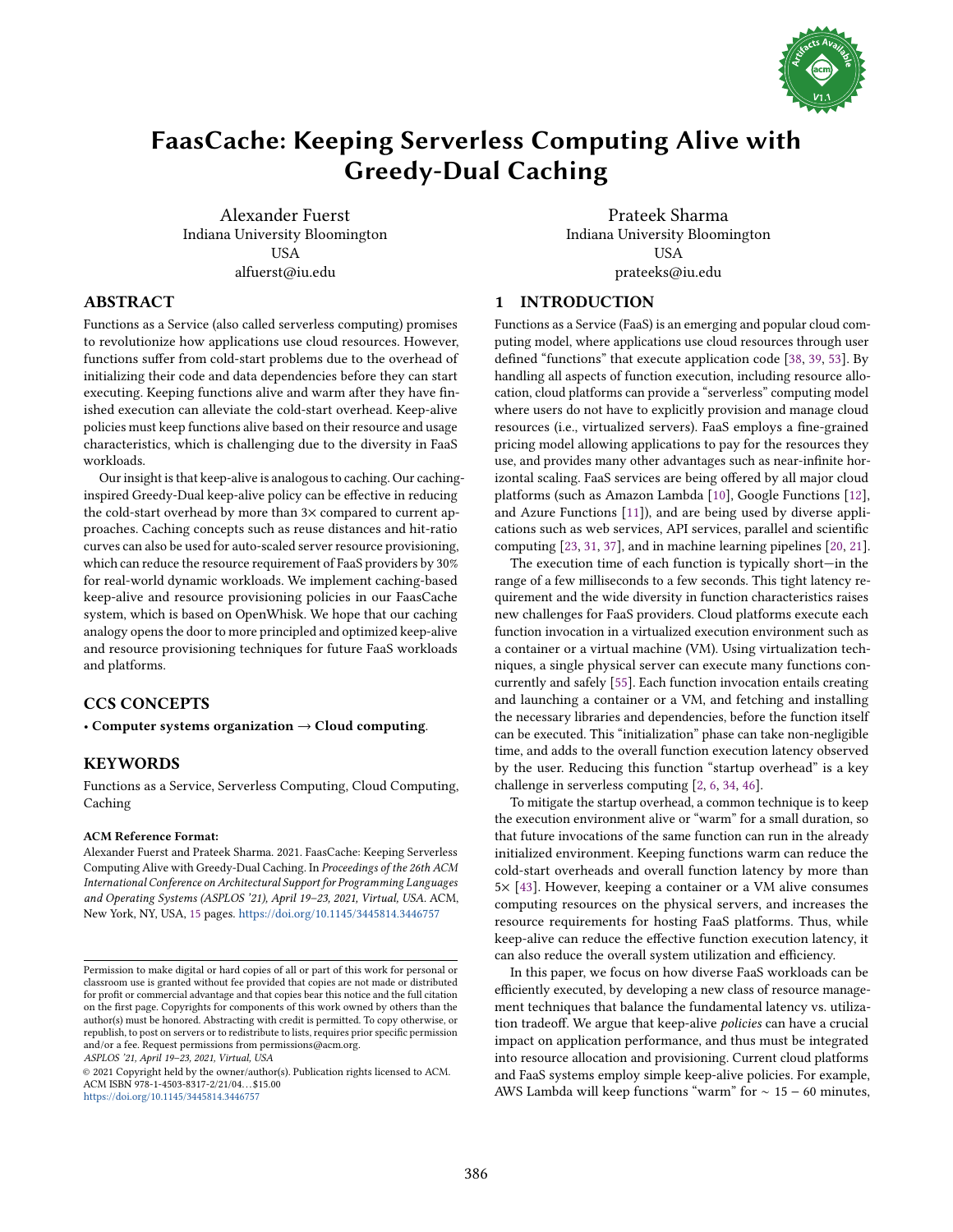and users have to resort to ad-hoc "polling" techniques to keep functions warm to avoid the cold-start penalty [\[1,](#page-13-8) [5,](#page-13-9) [17\]](#page-13-10). Similarly, OpenWhisk sets a constant time to live (10 minutes) for function containers.

However, optimized keep-alive policies must balance the overhead of keeping a function warm with the likelihood that it will be invoked in the near future. Ideally, the duration of keep-alive should depend on the function's characteristics. This is challenging because of the diverse range of functions with different initialization overheads, resource footprints (i.e., CPU and memory consumption), and request frequencies.

Our primary insight is that the resource management of functions is equivalent to object caching. Keeping a function warm is equivalent to caching an object, and a warm function execution is equivalent to a cache hit. Terminating a function's execution environment means that the next invocation will incur the cold-start penalty, and is thus equivalent to evicting an object from a cache. The objective is to keep functions warm such that the effective function latency is reduced, which is equivalent to caching's goal of reducing object access time. By mapping keep-alive to the exhaustively studied field of caching, we can leverage its principles and techniques, and apply them to serverless computing.

Specifically, we use and adapt the Greedy-Dual caching framework [\[26\]](#page-14-9), and develop keep-alive policies based on it. Our policies are cognizant of the memory footprint, access frequency, initialization cost, and execution latency of different functions. This cachingbased approach can improve both the function latency and server utilization compared to the simple keep-alive policies found in current FaaS platforms.

The caching analogy allows us to use the vast set of caching algorithms and analytical models, and provides a new approach to resource provisioning for FaaS platforms. We use hit-ratio curves to determine the ideal size of servers required for handling FaaS workloads, and develop a vertical auto-scaling approach that dynamically adapts server size based on the workload characteristics. The dynamic scaling uses proportional control and hit-ratio curves to minimize both the required server resources, and cold-start overheads.

The rise of serverless computing and the challenges posed by its heterogeneity, workload diversity, and latency requirements, will require a new class of approaches to FaaS resource management. We argue that the vast collection of algorithms, analytical models, practical optimizations, and hard lessons from one of the most well studied fields in computer science, caching, can be customized to address many of these challenges. While bespoke solutions to serverless resource management will continue to be developed, our intent is to show the equivalence of caching and FaaS, and to highlight how naturally and easily caching techniques can be adapted instead. This paper makes an initial exploration into the world of caching-based approaches for resource management in serverless computing, and makes the following contributions:

(1) We show the equivalence between caching and function keep-alive, and develop a family of caching-based keep-alive policies for reducing function cold-start overhead. We use a Greedy-Dual based approach that is designed to work even with the diverse FaaS workloads.

- (2) We implement our caching-based techniques in a our system, FaasCache, which is based on OpenWhisk. We conduct extensive trace-driven and empirical analysis of the tradeoffs of keep-alive techniques under different workload characteristics based on the Azure FaaS traces [\[48\]](#page-14-10) and popular FaaS applications [\[40\]](#page-14-11).
- (3) Our resource provisioning policies use hit-ratio curves to determine the ideal server configuration (such as memory size) required to handle different function workloads. Our proportional-control based dynamic vertical-scaling can adjust server resources to reduce the cold-start probability, and reduce the average server size by more than 30%.
- (4) Our experimental results indicate that caching-based keepalive can reduce cold-start overheads by 3×, improve application-latency by 6×, and reduce system load to serve 2× more requests.

#### <span id="page-1-0"></span>2 BACKGROUND

#### 2.1 Function Keep-Alive

Serverless computing is now being provided by all large public cloud providers, and is increasingly popular way to deploy applications on the cloud. Functions as a Service (FaaS) can also be realized on private clouds and dedicated clusters using frameworks such as OpenWhisk [\[9\]](#page-13-11), OpenFaas [\[14\]](#page-13-12), OpenLambda [\[34\]](#page-14-6), etc. In this new cloud paradigm, users provide functions in languages such as Python, Javascript, Go, Java, and others. The functions are executed by the FaaS platform, greatly simplifying resource management for the application.

FaaS functions cannot assume that state will persist across invocations, and function definitions must first import and load all code and data dependencies on each execution. Each function is run inside a container such as Docker [\[4\]](#page-13-13), or a lightweight VM such as Firecracker [\[15\]](#page-13-14). By encapsulating all of the function state and any side-effects, the virtual execution environment provides isolation among multiple functions, and also allows for concurrent invocations of the same function. Due to the overhead of starting a new virtual execution environment (i.e., container or VM), and initializing the function by importing libraries and other data dependencies, function execution thus incurs a significant "cold-start" penalty. Table [1](#page-2-0) shows the breakdown of initialization time (last column) vs. the total running time of different FaaS applications, and we can that the initialization overhead can as much as 80% of the total running time. Thus, FaaS can result in significant performance (i.e., total function execution latency) overheads compared to conventional models of execution where applications can reuse state and do not face the high initialization and cold-start overheads.

Once a container for a function is created and the function finishes execution, the container can be kept alive instead of immediately terminating it. Subsequent invocations of the function can then reuse the already running container. This keep-alive mechanism can alleviate the cold-start overhead due to container launching (which can be ∼ 100 ms).

However, keep-alive is not a panacea for all FaaS latency problems. Keeping a container alive consumes valuable computing resources on the servers. Specifically, a running container occupies memory, and "warm" containers being kept alive in anticipation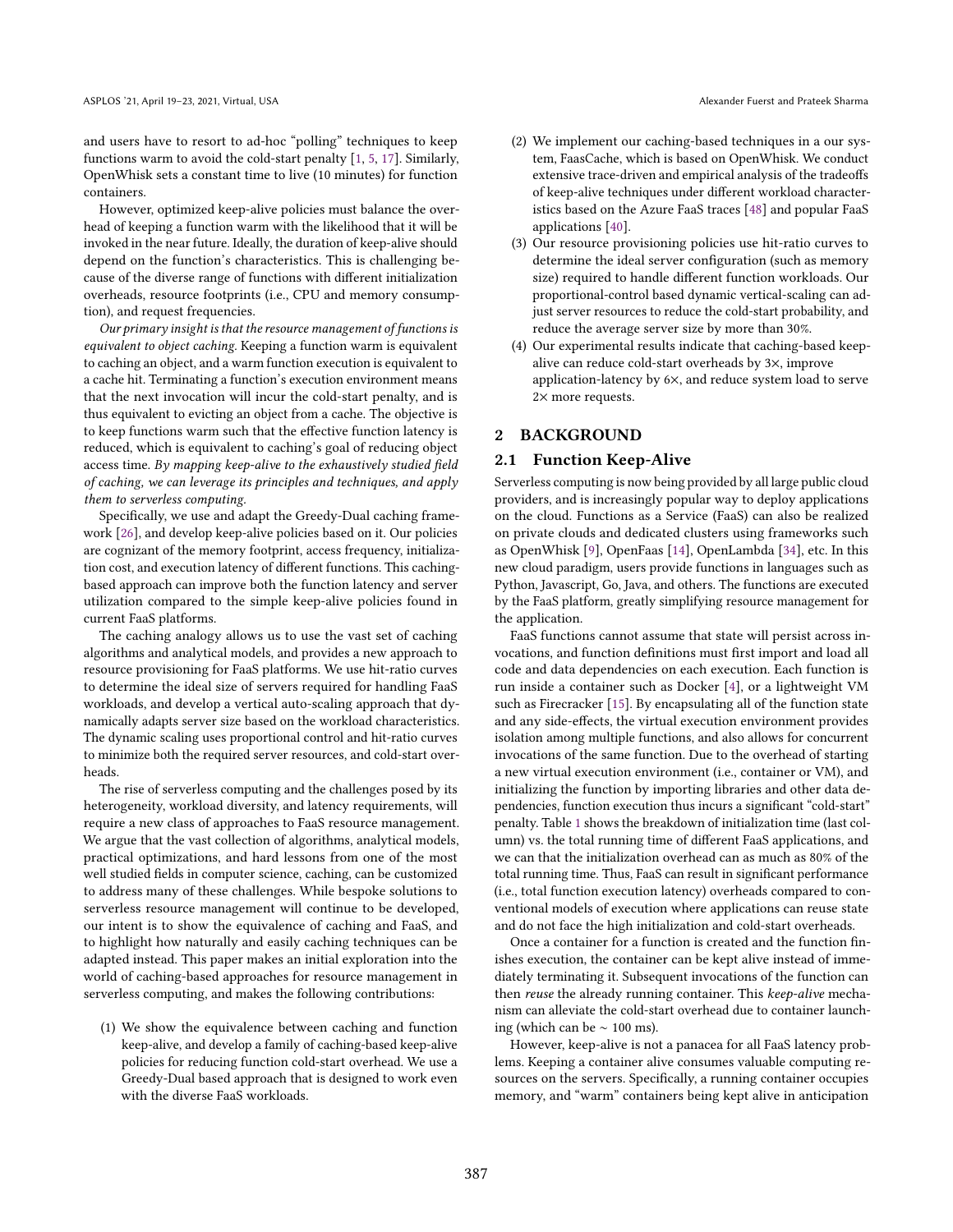<span id="page-2-0"></span>Table 1: FaaS workloads are highly diverse in their resource requirements and running times. The initialization time can be significant and is the cause of the cold-start overheads, and depends on the size of code and data dependencies.

| Application           | Mem size | Run time | Init. time       |
|-----------------------|----------|----------|------------------|
| ML Inference (CNN)    | 512 MB   | $6.5$ s  | 4.5s             |
| Video Encoding        | 500 MB   | 56 s     | 3s               |
| Matrix Multiply       | 256 MB   | 2.5s     | 2.2s             |
| Disk-bench (dd)       | 256 MB   | $2.2$ s  | 1.8 <sub>s</sub> |
| Web-serving           | 64 MB    | 2.4s     | 2s               |
| <b>Floating Point</b> | 128 MB   | 2s       | 1.7s             |

of future function invocations can reduce the multiplexing and efficiency of the servers. Thus, we develop keep-alive policies that reduce the cold-start overhead while keeping the server utilization high.

Designing general keep-alive policies is challenging due to the extreme heterogeneity in the different function popularities, resource requirements, and cold-start overheads. For instance, a recent analysis of FaaS workloads from Azure [\[48\]](#page-14-10) shows that function interarrival times and memory sizes can vary by more than three orders of magnitude. This workload heterogeneity magnifies the performance vs. utilization tradeoff faced by keep-alive policies, as we shall describe in the next section. Additionally, FaaS workloads also show a high temporal dynamism, which requires new approaches to resource provisioning and elastic scaling, which we also develop.

#### 2.2 Caching

Our answer to solving the twin conundrum of keep-alive and provisioning that is robust to workload heterogeneity and dynamism, is to use concepts from a related, well-known field with the same challenges. Caching has a long history of robust eviction algorithms that use temporal locality such as LRU (Least Recently Used). The effectiveness of a caching algorithm depends on the workload's inter arrival time distribution, the relative popularities of different objects, and thus many variants of LRU such as LRU-k [\[47\]](#page-14-12), segmented LRU [\[25\]](#page-14-13), ARC [\[44\]](#page-14-14), and frequency based eviction such as LFU [\[30\]](#page-14-15), are widely used in caching systems. Because functions show a lot of diversity in their memory footprints, and since keep-alive is primarily constrained by server memory, we seek to use size-aware caching methods. While conventional caching algorithms and analytical models largely deal with constant-sized objects, many size-aware caching policies have been developed for web-pages and data [\[19\]](#page-13-15). In particular, we use the Greedy-Dual [\[58\]](#page-14-16) online caching framework that deals with objects with different eviction costs, that are determined based on size and other factors. The Greedy-Dual family of eviction algorithms for non-identical objects can be extended in many ways. We use a common variant, Greedy-Dual-Size-Frequency [\[26](#page-14-9)-28], which considers the size and frequency of objects.

Caching has a rich collection of analytical and modeling techniques to determine the efficacy of caches for different workloads. Hit (or miss) ratio curves are widely used for cache sizing to achieve a target performance, and for understanding and modeling cache performance. Hit-ratio curves can be constructed both in an offline

and online manner, using techniques involving reuse distances [\[60\]](#page-14-18), eviction times [\[35\]](#page-14-19), Che's approximation [\[24\]](#page-14-20), footprint descriptors [\[51\]](#page-14-21), and estimation techniques such as SHARDS [\[54\]](#page-14-22), counterstacks [\[57\]](#page-14-23), etc.

#### 3 KEEP-ALIVE TRADEOFFS

In this section, we first present an empirical analysis of cold-start overheads of common serverless applications, followed by the tradeoffs in keep-alive policies.

System model. We assume that each function invocation runs in its own container. A FaaS platform may use a cluster of physical servers, and forward the function invocation requests to different servers based on some load-balancing policy. Our aim is to investigate general techniques that are independent of cluster-level load-balancing, and we therefore focus on server-level policies. Even on a single server, a function can have multiple independent and concurrent invocations, and hence containers. Each function has its own container disk-image and initialization code, and thus containers cannot be used by different functions. A function's containers are nearly identical in their initialization overheads and resource utilization, since they are typically running the same function code. When a function finishes execution, its container may be terminated, or be kept alive and "warm" for any future invocations of the same function. At any instant of time, each container is either running a function, or is being kept alive/warm. Thus, server resources are consumed by running containers, and containers being kept alive in anticipation for future invocations.

Keeping functions alive/warm presents a fundamental tradeoff: it can reduce application-latency and CPU and I/O overhead, but it increases memory pressure. Nevertheless, recycling the execution environment and keeping function containers alive is a useful performance optimization that is supported by large public cloud platforms [\[7,](#page-13-16) [8,](#page-13-17) [13\]](#page-13-18). In some scenarios, server resources may also be shared with long-running containers and VMs. In such cases, function keep-alive also influences the performance of other colocated applications and services, and the overall cloud efficiency. Therefore, understanding and optimizing this tradeoff is important, and we develop caching-based dynamic resource provisioning policies in Section [5.](#page-5-0) Our goal is to allow FaaS operators to understand the benefits of different levels of aggressive keep-alive policies.

Cold-start overheads in OpenWhisk. In order to understand the performance and latency implications of function cold-starts, we investigate the chain of events necessary to run function code in a popular FaaS platform, OpenWhisk [\[9\]](#page-13-11). A timeline of a function invocation request for a TensorFlow machine learning inference task is shown in Figure [1.](#page-3-0) The figure shows the major sources of cold-start overhead: from request arrival to the actual function execution. OpenWhisk first checks whether the function can be served from the pool of warmed containers it maintains, and if no container is found, a Docker container is launched, and the runtime for the function is initialized: which comprises of OpenWhisk and Python runtime initialization, as well as any specific explicit function initialization provided by the application. The total compulsory overhead, from the request arrival to the actual function execution, is significant: up to 2.5 seconds are spent loading all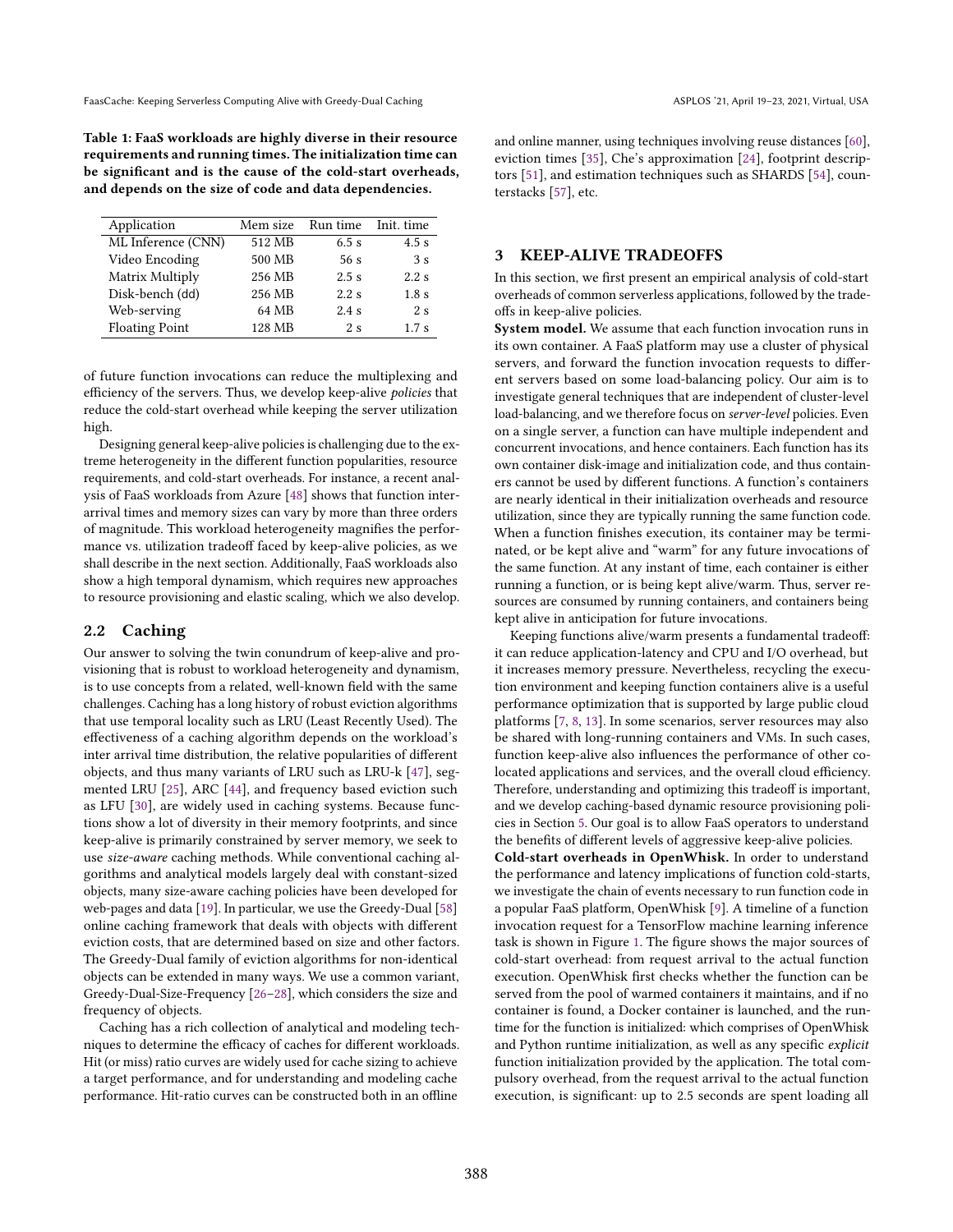#### <span id="page-3-0"></span>Figure 1: Timeline of function execution and sources of coldstart delay in OpenWhisk for an ML inference application.

<span id="page-3-1"></span>

Figure 2: Initializing functions by importing and downloading code and data dependencies can reduce function latency by hiding the cold-start overhead.

runtime dependencies, before the user-provided initialization and actual event handling code can begin execution.

Function Initialization. Function initialization refers to functionspecific code for downloading and resolving code and data dependencies, which can be run before actual function execution (explicit-init component in Figure [1\)](#page-3-0). For example, this can be used for downloading data dependencies ahead of time such as large neural network models for inference, or for runtime initialization such as downloading and importing package dependencies (e.g., Python packages). An example of function initialization is shown in Figure [2,](#page-3-1) which shows a pseudo-code snippet of a function that performs machine learning inference on its input. For ML inference, the function downloads an ML model and initializes the Tensor-Flow ML framework (lines 5 and 6). If the function's container is kept alive, then invocations of the function do not need to run the expensive initialization code (lines 2-6).

Workload Diversity and Dynamism. Designing keep-alive policies is not trivial due to the highly diverse and expanding range of applications that are using FaaS platforms. Conventionally, FaaS has been used for hosting web services, which is attractive because of the pay-per-use properties. Event handling functions for web responses typically have a small memory footprint but require low execution latency. Increasingly, FaaS is also being used for łheavyž workloads with high memory footprint and large initialization overheads such as highly parallel numerical computing (such as matrix operations [\[38\]](#page-14-0), scientific computing [\[49\]](#page-14-24), and machine learning [\[16\]](#page-13-19). The diversity of FaaS applications also results in a wide range of function memory footprints, running times, and initialization times, as seen in Table [1.](#page-2-0) Keep-alive policies must therefore balance the resource footprint of the containers with the benefits of keeping containers alive-and do so in manner that is applicable across a wide range of applications.

Furthermore, FaaS workloads show a high degree of dynamism and temporal effects. The Azure function [\[48\]](#page-14-10) trace shows sharp diurnal effects: the function arrival rate is about  $2\times$  higher during the peak periods compared to the average. Function workloads are also heavy-tailed: a few "heavy hitting" functions are invoked much more frequently than others or consume a larger amount of computing resources, often by 2 or 3 orders of magnitude.

#### 3.1 Policy Goals and Considerations

The primary goal of keep-alive is to reduce the initialization and cold-start latency, by keeping functions alive for different durations based on their characteristics. Because servers run hundreds of short lived functions concurrently, keep-alive policies must be generalizable and yield high server utilization. Functions can have vastly different characteristics, and keep-alive polices must work efficiently in highly dynamic and diverse settings. We use the following characteristics of functions for keep-alive policies.

The initialization time of functions can vary based on the code and data dependencies of the function. For example, a function for machine learning inference may be initialized by importing large ML libraries (such as TensorFlow, etc.), and fetching the ML model, which can be hundreds of megabytes in size and take several seconds to download. Functions also differ in terms of their **total** running time, which includes the initialization time and the actual execution time. Again, functions for deep-learning inference can take several seconds, whereas functions for HTTP servers and microservices are extremely short-lived (few milliseconds). The resource footprint comprises of the CPU, memory, and I/O use, and also differs widely based on the application's requirements. Finally, functions have different frequencies and invocation rates. Some functions may be invoked several times a second, whereas other functions may only be invoked rarely (if they are used to serve a very low-traffic web-site, for instance).

Because server resources are finite, it is important to prioritize functions which should be kept alive, based on the aforementioned characteristics. A function which is not popular and is unlikely to be called again in the near future, sees little benefits from keep-alive, and wastes server memory. Similarly, the resource consumption of the functions is also important: since keeping large-footprint functions alive is more expensive than smaller functions, smaller functions should be preferred and kept alive for longer. Finally, functions can also be prioritized based on their initialization overhead, since it is effectively wasted computation.

The problem of designing keep-alive policies is complicated by the fact that functions may have vastly different keep-alive priorities for the different characteristics. Consider a function with a large memory footprint (like those used in ML inference), high initialization overhead, and a low popularity. Such a function should have a low keep-alive priority due to its size, high priority due to large initialization overhead, and a low priority due to its low popularity. Thus, keep-alive policies must carefully balance all the different function characteristics and prioritize them in a coherent manner.

Current FaaS systems have shirked from this challenge and use primitive keep-alive policies that are not designed with the diversity and dynamism in mind. FaaS frameworks such as OpenWhisk, keep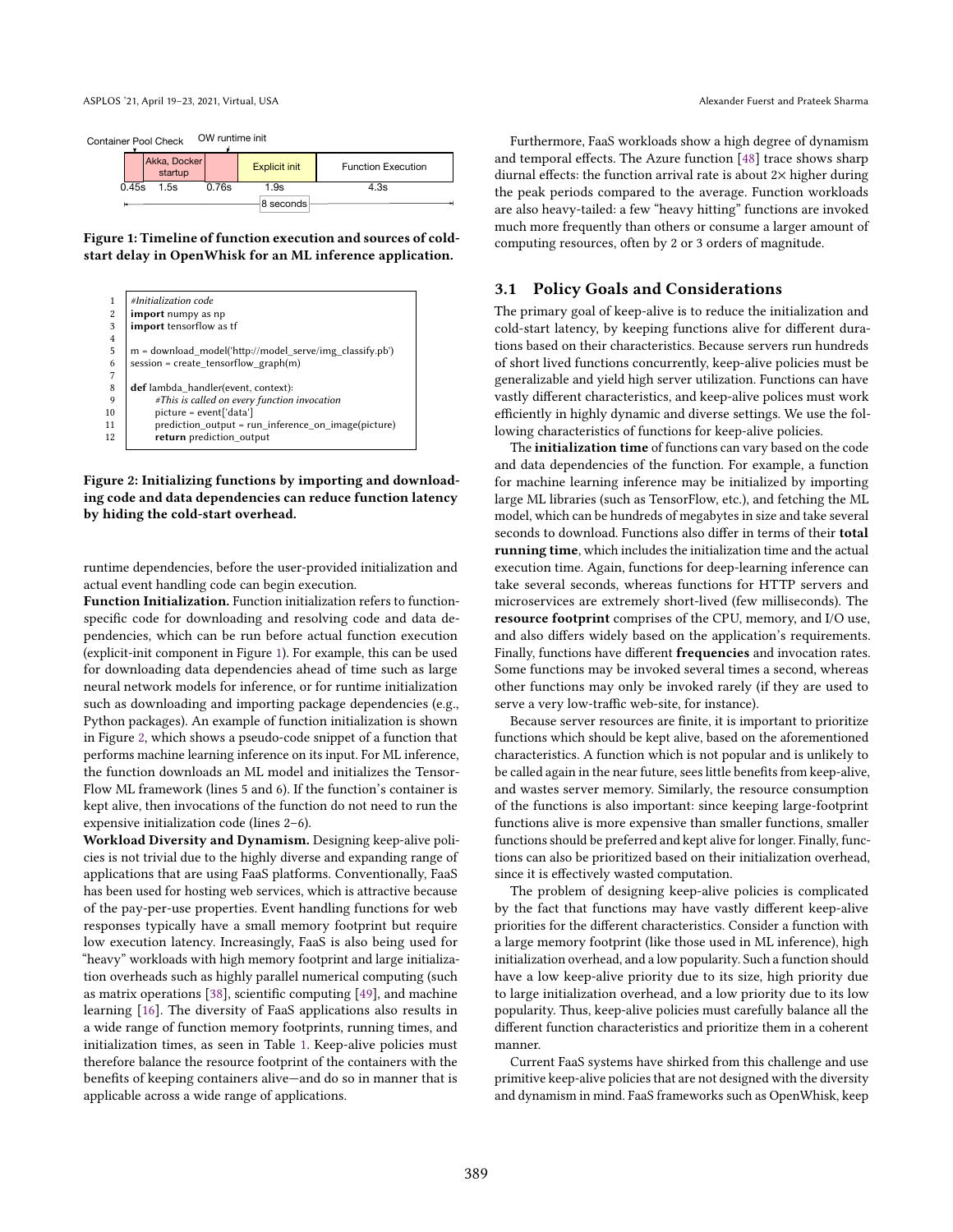all functions alive for a constant period of time (10 minutes). This is agnostic to different function characteristics such as resource footprint and initialization overheads, and only loosely captures popularity. More principled approaches are needed, which we provide next.

# 4 CACHING-BASED KEEP-ALIVE POLICIES

Formulating a keep-alive policy that balances priorities based on all competing characteristics of functions seems daunting.

The central insight of this paper is that keeping functions alive is equivalent to keeping objects in a cache.

Keeping a function alive reduces its effective execution (or response) latency, in the same way as caching an object reduces its access latency. When all server resources are fully utilized, the problem of which functions not to keep alive is equivalent to which objects to evict from the cache. The high-level goal in caching is to improve the distribution of object access times, which is analogous to our goal of reducing the effective function latencies.

This caching analogy provides us a framework and tools for understanding the tradeoffs in keep-alive policies, and improving server utilization. Caching has been studied in wide range of contexts and many existing caching techniques can be applied and used for function keep-alive. Our insight is that we can use classic observations and results in object caching to formulate equivalent keep-alive policies that can provide us with well-proven and sophisticated starting point for understanding and improving function keep-alive.

In the rest of this section, we will show how cache eviction algorithms can be adapted to keep-alive policies. Caching systems typically seek to improve hit ratios (the fraction of accesses that are cache hits). However, focusing on hit-rates alone does not necessarily translate to improved system level performance, if the objects have different sizes and miss costs. For instance, caching all small objects may yield a high hit ratio, but the infrequent misses of larger objects results in higher miss costs and poor system throughput. Therefore, we will also focus on minimizing the overall cold-start overhead, which is equivalent to the "byte hit ratio" used in caching systems.

#### <span id="page-4-1"></span>4.1 Greedy-Dual Keep-Alive Policy

While many caching techniques can be applied to the function keep-alive policies, we now present one such caching-inspired policy that is simple and yet captures all function characteristics and their tradeoffs. Our GDSF policy is based on Greedy-Dual-Size-Frequency object caching [\[26\]](#page-14-9), which was designed for caches with objects of different sizes, such as web-proxies and caches. Classical caching policies such as LRU or LFU do not consider object sizes, and thus cannot be completely mapped to the keep-alive problem where the resource footprint of functions is an important characteristic. As we shall show, the Greedy-Dual approach provides a general framework to design and implement keep-alive policies that are cognizant of the frequency and recency of invocations of different functions, their initialization overheads, and sizes (resource footprints).

Fundamentally, our keep-alive policy is a function termination policy, just like caching focuses on eviction policies. Our policy is resource conserving: we keep the functions warm whenever possible, as long as there are available server resources. This is a departure from current constant time-to-live policies implemented in FaaS frameworks and public clouds, that are not resource conserving, and may terminate functions even if resources are available to keep them alive for longer.

Our policy decides which container to terminate if a new container is to be launched and there are insufficient resources availabile. The total number of containers (warm + running) is constrained by the total server physical resources (CPU and memory). We compute a "priority" for each container based on the cold-start overhead and resource footprint, and terminate the container with the lowest priority.

Priority Calculation. The GDSF keep-alive policy is based on Greedy-Dual caching [\[58\]](#page-14-16), where objects may have different eviction costs. For each container, we assign a keep-alive priority, which is computed based on the frequency of function invocation, its running time, and its size:

<span id="page-4-0"></span>
$$
Priority = clock + \frac{Freq \times Cost}{Size} \tag{1}
$$

On every function invocation, if a warm container for the function is available, it is used, and its frequency and priority are updated. Reusing a warm container is thus a "cache hit", since we do not incur the initialization overhead. When a new container is launched due to insufficient resources, some other containers are terminated based on their priority order-lower priority containers are terminated first. We now explain the intuition behind each parameter in the priority calculation:

Clock is used to capture the recency of execution. We maintain a "logical clock" per server that is updated on every eviction. Each time a container is used, the server clock is assigned to the container and the priority is updated. Thus, containers that are not recently used will have smaller clock values (and hence priorities), and will be terminated before more recently used containers.

Containers are terminated only if there are insufficient resources to launch a new container and if existing warm containers cannot be used. Specifically, if a container  $j$  is terminated (because it has the lowest priority), then  $Clock = Priority_j$ . All subsequent uses of other, non-terminated containers then use this clock value for their priority calculation. In some cases, multiple containers may need to be terminated to make room for new containers. If  $E$  is the set of these terminated containers, then Clock =  $\max_{i \in E}$  Priority(j)

We note that the priority computation is on a per-container basis, and containers of the same function share some of the attributes (such as size, frequency, and cost). However, the clock attribute is updated for each container individually. This allows us to evict the oldest and least recently used container for a given function, in order to break ties.

Frequency is the number of times a given function is invoked. A given function can be executed by multiple containers, and frequency denotes the total number of function invocations across all of its containers. The frequency is set to zero when all the containers of a function are terminated. The priority is proportional to the frequency, and thus more frequently executed functions are kept alive for longer.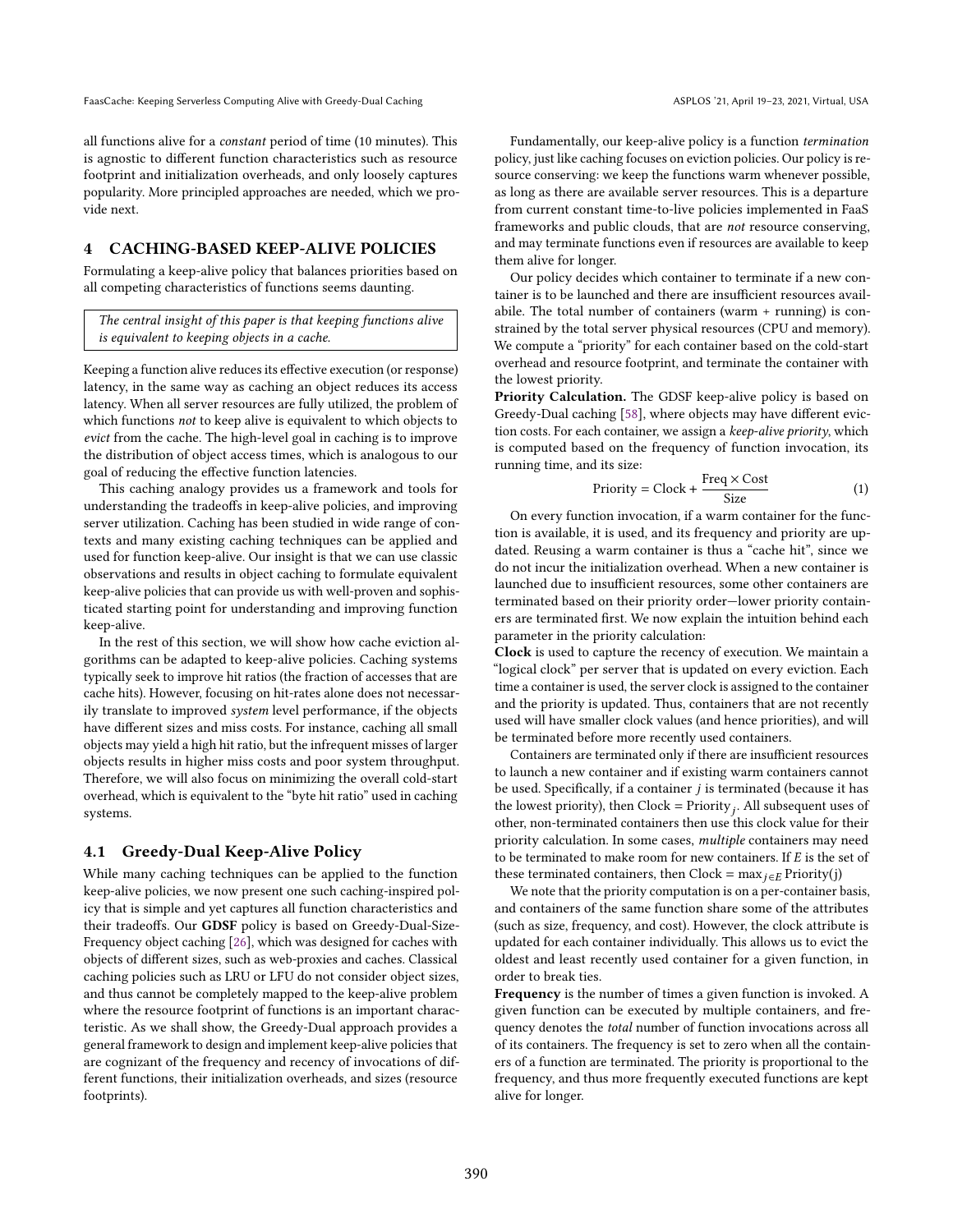Cost represents the termination-cost, which is equal to the total initialization time. This captures the benefit of keeping a container alive and the cost of a cold-start. The priority is thus proportional to the initialization overhead of the function.

Size is the resource footprint of the container. The priority is inversely proportional to the size, and thus larger containers are terminated before smaller ones. In most scenarios, the number of containers that can run is limited by the physical memory availability, since CPUs can be multiplexed easily, and memory swapping can result in severe performance degradation. Thus for ease of exposition and practicality, we consider only the container memory use as the size, instead of a multi-dimensional vector.

We can also use multi-dimensional resource vectors to represent the size, in which case we convert them to scalar representations by using the existing formulations from multi-dimensional binpacking. For instance, if the container size is d, then the size can be represented by the magnitude of the vector ||d||. Other size representations can also be used. A common technique is to normalize the container size by the physical server's total resources (a), and then compute the size as  $\sum_j \frac{d_j}{a_j}$  $\frac{a_j}{a_j}$  where  $d_j$ ,  $a_j$  are the container size and total resources of a given type (either CPU, memory, I/O) respectively. Cosine similarity between d and a can also be used, as is widely used in multi-dimensional bin-packing.

FaaS-specific considerations. The application of cache eviction algorithms to FaaS keep-alive is fairly straight-forward. The various inputs Greedy-Dual (memory size, cold-start time, frequency) are available once a function has finished execution, and thus the keepalive policy is completely online. Our policy calculates eviction priorities at the function level, but evicts at the container level. Recall that a particular function may have multiple containers associated with concurrent function invocations. We assume that all containers of a function are identical, i.e., they have the same initialization cost, footprint, etc. Thus, any one of the identical containers can be evicted.

#### <span id="page-5-1"></span>4.2 Other Caching-Based Policies

The Greedy-Dual approach also permits many specialized and simpler policies. For instance, allowing for different parameters in Equation [1](#page-4-0) results in different caching algorithms. If only the access clock is used as a priority, and other parameters are ignored, then we get LRU, with its ease of analysis and generality which has been well established with over half a century of empirical and analytical work. Using only frequency yields LFU. Similarly, a size aware keep-alive policy can be obtained by using 1/size as the priority, which would be useful in scenarios where memory size is at a premium.

Other size-aware online algorithms with tight online theoretical guarantees can also be applied. We also implement the LAND-LORD [\[59\]](#page-14-25) algorithm, which can be understood as a variant of the Greedy-Dual approach. Landlord also considers the frequency, size and initialization cost of functions. When the server is full and some container is to be evicted, a "rent" is charged from each function based on its size and initialization cost (specifically, it is equal to min initialization cost This subtly differs from Greedy-Dual-Size-Frequency: the decrease in priority is computed based on the state of all the cached containers, and not independently applied. Upon a function invocation, its containers get a "credit", and their priority is set to their initialization cost. The containers with the lowest credits are evicted. Landlord has appealing and well-proven properties of its online performance: its competitive ratio (the performance compared to an optimal offline algorithm that knows future requests) has been well analyzed [\[59\]](#page-14-25).

#### <span id="page-5-0"></span>5 SERVER PROVISIONING POLICIES

Resource provisioning, i.e., determining the size and capacity of the servers for handling FaaS workloads, is a fundamental problem in serverless computing. In this section, we develop techniques that allocate the appropriate amount of resources to servers based on the characteristics of the function workloads. Resource provisioning policies must consider the rate of function invocations, the resource footprints of the functions, and the inter-arrival time between function invocations. To handle the interplay and tradeoffs between these factors, we use similar principles for provisioning that we used for developing our keep-alive policies. In case FaaS workloads are co-located with other applications such as long-running containers and VMs, our provisioning policies can also be used to determine the resource allocation of the combined running and warm function pool.

The fundamental challenge underlying resource provisioning for FaaS workloads is the performance vs. resource allocation tradeoff. Running a workload on large servers/VMs provides more resources for the keep-alive cache, which reduces the cold-starts and improves the application performance. However, we must also be careful to not overprovision, since it leads to wasted and underutilized resources. Additionally, since function workload can be dynamic, resource provisioning must be elastic, and be able to dynamically scale up or down based on the load. We therefore present a static provisioning policy that determines the server memory size for a given function workload, and then develop an elastic-scaling approach for handling workload temporal dynamics.

#### 5.1 Static Provisioning

In Section [2,](#page-1-0) we have seen how keeping function containers warm in a keep-alive cache can help mitigate the cold-start overheads. The effectiveness of any keep-alive policy depends on the size of this keep-alive cache, and thus the server resources available, i.e., the server size. Our static provisioning policy thus selects a server size for handling a given workload. We want to optimize the resource provisioning to avoid over and under provisioning, both of which are detrimental to cost and performance respectively.

Having established that keep-alive policies are equivalent to cache eviction in the previous section, we now extend the use of the caching analogy further, to develop a caching-based provisioning approach. We claim that the performance vs. resource availability tradeoff of serverless functions can be understood and modeled using cache hit (or miss) ratio curves. Hit-ratio curves are widely used in cache provisioning and modeling, since they give insights into cache performance at different sizes. Once a hit-ratio curve is obtained, it is used to provision the cache size based on system requirements. A common approach is to size the cache based on a target hit-ratio (say, 90%). Alternatively, the slope of a hit-ratio curve can be understood to be the marginal utility of the cache,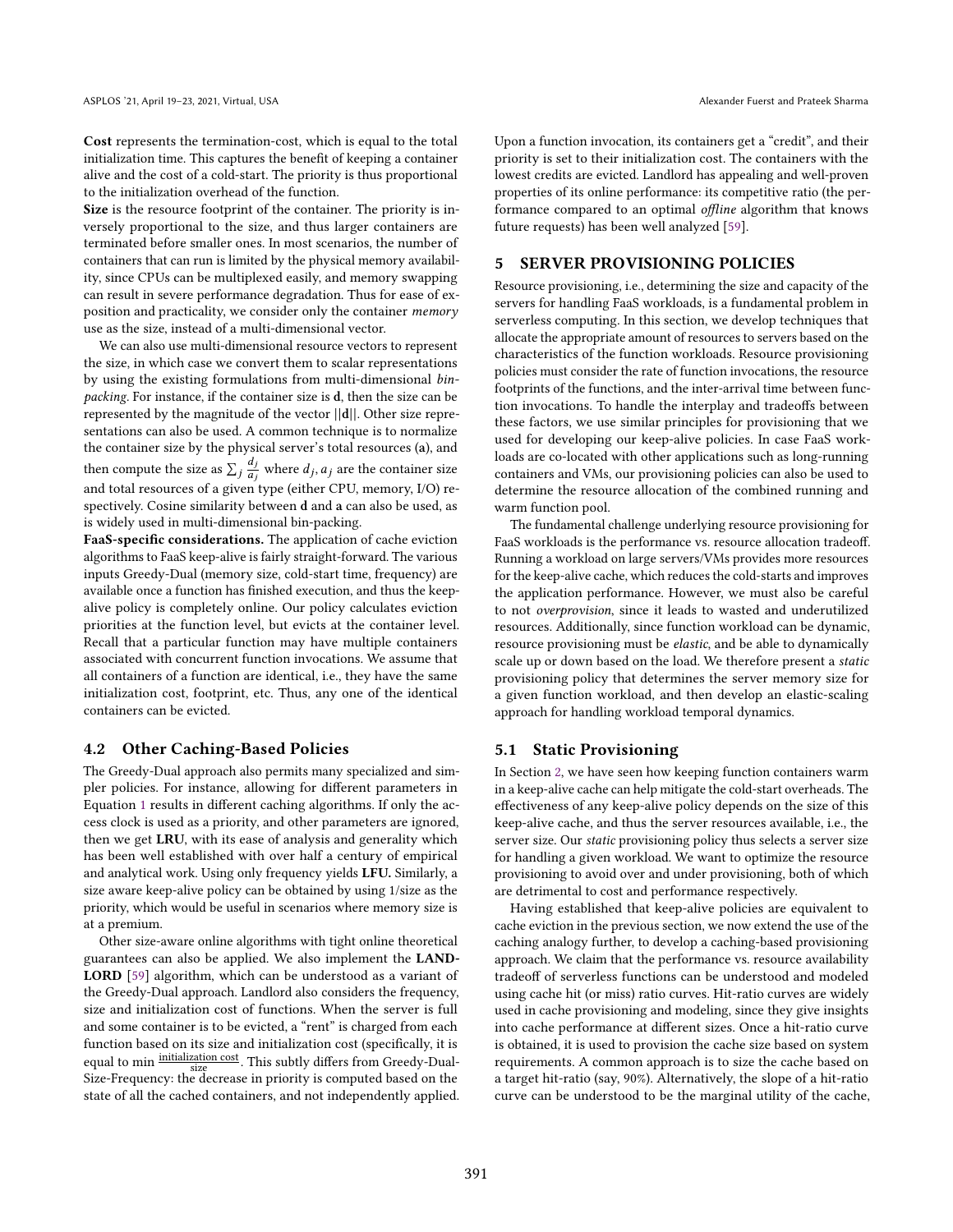and a cache size that maximizes this marginal utility is picked. This entails choosing a cache size which corresponds to the inflection point of the hit-ratio curve.

Hit-ratio Curve Construction. We use a function hit-ratio curve for determining the percentage of warm-starts at different server memory sizes. The hit-ratio curve is constructed by using the notion of re-use distances. A function's reuse-distance is defined as the total (memory) size of the unique functions invoked between successive invocations of the same function. For example, in the request reuse sequence of ABCBCA, the reuse distance of function A is equal to  $size(B) + size(C)$ . The *distribution* of these reuse distances can yield important insights into the required cache size. If the cache size is greater than the reuse distances, then there will be no cache misses. This can be generalized to find the hit-ratio at cache size  $c$ :

$$
Hit-ratio(c) = \sum_{x=0}^{c} P(\text{Reuse-distance} = x), \tag{2}
$$

where the reuse distance probability is obtained by scanning the entire input function workload for all reuse sequences. Conveniently, the hit-ratio is the CDF (cumulative distribution function) of the reuse distances, which can be empirically determined based on all the computed reuse distances. We show one such hit-ratio curve constructed with reuse distances, for a representative sample of the Azure function workload in Figure [3.](#page-6-0) We can see that the hit-ratio curve of functions also follows the classic long-tailed behavior: the hit-ratio steeply increases with cache size up to an inflection point, after which we see diminishing returns.

This technique and observation informs our provisioning policy. We construct a hit-ratio curve based on reuse distances, and size the server's memory based on the inflection point. Alternatively, we can set a target hit ratio (say, 90%), and use that to determine the minimum memory size of the server. Finding the reuse-distances for an entire trace can be an expensive, one-time operation, and takes  $O(N * M)$  time where N is the number of invocations and M is the number of unique functions. However, sampling techniques such as SHARDS [\[54\]](#page-14-22) can be applied to drastically reduce the overhead, making this a practical and principled technique for resource provisioning.

Limitations of the Caching Analogy. The error in hit-ratios with the reuse-distance approach in Figure [3](#page-6-0) highlights an important facet where caching does not fully map to FaaS. The main difference is due to the limitations on the concurrent execution of functions: caching deals with unique objects, whereas there can be multiple containers for a function. At lower cache sizes, a high miss rate results in higher server load, and hence a higher number of dropped requests, that the classical reuse-distance approaches do not capture. If all warmed containers of a function are in use, then a new invocation results in a cold-start-which would be counted as a cache "hit". Thus at lower sizes, the real hit-ratio is lower than the ideal. At larger sizes, multiple containers corresponding to concurrent invocations of a function will be present, which results in a deviation from the hit-rate curve. Reconciling these differences is an interesting area of future work. However, we note that hit-ratio curves are only used for coarse-grained allocation, and small deviations result in slight under or over provisioning. Moreover, our dynamic allocation policy described next can reduce these errors using proportional control.

<span id="page-6-0"></span>

Figure 3: Hit ratio curve using reuse distances show slight deviations from the observed hit ratios due to dropped requests at lower sizes, and concurrent executions at higher sizes.

#### <span id="page-6-1"></span>5.2 Elastic Dynamic Scaling

We also use the hit-ratio curve approach for a *dynamic* auto-scaling policy that adjusts the server size based on workload requirements. We assume that the FaaS server backend is running functions as containers either inside a virtual machine (VM), or is sharing the physical server with other cloud applications. In either case, it is important to be able to reclaim unused keep-alive cache resources and reduce its footprint, in order to increase the efficiency of the cloud platform.

Our vertical elastic scaling policy is simple and is intended to demonstrate the efficacy of a general caching based approach. We implement a proportional controller [\[3\]](#page-13-20) which periodically adjusts the VM memory size based on the rate of cold-starts. Thus during periods of low rate of function invocations (i.e., arrival rate), the cache size can be reduced. This may increase the miss-ratio-but we care about the cold-starts (i.e., misses) per second, which is product of miss-ratio and invocations per second. Our controller monitors the arrival and cold-start rate, and uses the hit-ratio curve to decrease or increase VM size dynamically. We use VM resource deflation [\[50\]](#page-14-26) to shrink or expand the VM by using a combination of hypervisor level page swapping, or guest-OS memory hot-plug and unplug.

Assume that we have a target miss speed (number of coldstarts/misses per second). For instance, this target value can be a product of the desired hit-ratio,  $h$ , and the average function arrival rate for the entire workload trace,  $\overline{\lambda}$ . Periodically, we monitor the exponentially smoothed arrival rate  $\lambda$ , and the observed miss speed. Our proportional controller adjusts the cache size in order to reduce the difference between the actual vs. target miss speed. This error is used to compute the new *miss rate*,  $m$ , and the associated cache size  $c'$  as follows:

$$
HR(c') = 1 - m = 1 - h\frac{\bar{\lambda}}{\lambda}
$$
 (3)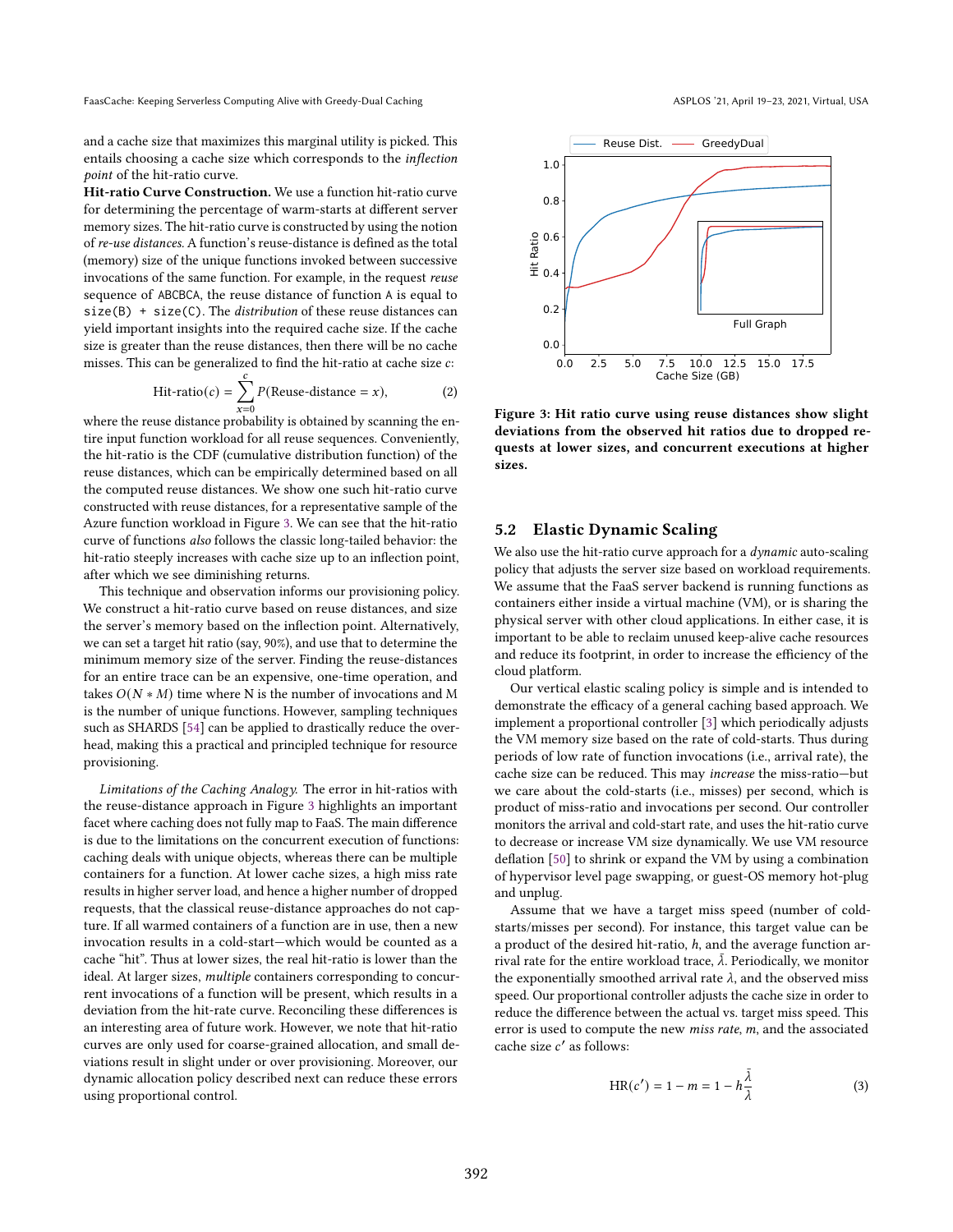<span id="page-7-0"></span>

Figure 4: FaasCache system components. We build on Open-Whisk and augment it with new keep-alive policies and a provisioning controller.

The new cache size  $c'$  is then determined by inverting the hit-rate function HR. Our vertical scaling controller is designed for coarsegrained VM size adjustments, and only tracks the workload at time granularities of several minutes. Our intent with this policy is to not be overly aggressive with the capacity changes, but only to capture the coarse diurnal effects. Therefore, we use a large error deadband: the cache size is only updated if the error is more than 30%. Finally, the memory scaling can also be combined with cpu auto-scaling based on the function arrival rate, using classical predictive and reactive auto-scaling techniques found in web-clusters [\[32\]](#page-14-27).

Online adjustments. Our policies rely on the aggregate function characteristics, which is used for constructing the hit-ratio curve. Once done, the traffic intensity (invocations per second) can change. We primarily assume that the probability distribution of function characteristics such as their frequency and size, does not significantly change. However, our dynamic scaling policy can adjust to changes in the traffic intensity (invocations per second). In other words, we assume that the future traffic is going to be similar to the past, which is the basis of the timeseries-forecasting based policies (such as in [\[48\]](#page-14-10)), and is the fundamental principle underlying caching in general. Our provisioning policies are not completely online, since they have a preparation phase for constructing the hit-rate curves. A "drift" in function characteristics is fixed by periodically updating the hit-ratio curve, which we currently do once per week. Online hit-ratio curves can also be constructed, and adapting techniques such as [\[61\]](#page-14-28) is part of our future work.

#### 6 IMPLEMENTATION

We have implemented the keep-alive and the provisioning policies as part of our FaasCache framework built on top of OpenWhisk (Figure [4\)](#page-7-0).

Keep-Alive. FaasCache replaces the default OpenWhisk TTL-based keep-alive policy with the Greedy-Dual-Size-Frequency approach. For each initialized container, we assign and maintain the keep-alive prioritized ContainerPool, which is only a 100-line Scala modification. Each invocation of a function (OpenWhisk action) in ContainerPool records the launch time and when results are returned.

If the container was prewarmed before the invocation arrived, we record it as the function's warm runtime. For new functions, the initialization overhead is caputred and assumed to be the worst-case runtime until a warmed invocation is recorded. In the subsequent invocations, the initialization overhead is computed by subtracting the cold from the warm time. The function's frequency and clock value are updated with each request. If the last container of a function is evicted, its cold and warm runtimes are stored and

used to compute priority for its future invocations. To preserve the invocation fast-path, the ContainerPool is not kept sorted by priority. Instead, it is sorted by priorities only during evictions, when the lowest priority container(s) are terminated. We batch eviction operations to optimize the slow-path: we evict multiple containers to reach a certain free resource threshold (1000 MB is the current default).

In the future, we intend to implement a similar design that is found in the Linux kernel page eviction. A separate thread (analogous to kswapd) can be used to periodically sort the containerpool list and asynchronously evict containers, so that eviction is not on the critical path.

Provisioning. For the static provisioning, we compute the reuse distance distribution for a given workload trace, and assume sta $t$ ionarity  $-$  that it will be applicable on similar future workloads. We compute the reuse distances conventionally, by examining all reuse-sequences. The dynamic provisioning controller runs periodically (every 10 minutes), to deflate or inflate the VM size, if the cold start rate deviates from the target significantly (by more than 30%). When the VM has to be shrunk, we use cascade deflation [\[50\]](#page-14-26). We shrink the ContainerPool first, and reclaim the free memory using guest OS-level memory hot-unplug and hypervisor-level page swapping.

Keep-alive Simulator. We have implemented a trace-driven discrete event simulator for implementing and validating different keep-alive policies. Our simulator is written in Python in about 2,000 lines of code, and implements the various Greedy-Dual variants. It allows us to determine the cache hit ratios and the cold-start overheads for different workloads and memory sizes. Additionally, it also implements the static and dynamic provisioning policies for adjusting server size.

#### <span id="page-7-1"></span>7 EXPERIMENTAL EVALUATION

We now present the experimental evaluation of our caching-based keep-alive and provisioning techniques by using function workload traces and serverless benchmarks. Our goal is to investigate the effectiveness of the these techniques under different workload and system conditions.

Setup, Workloads, and Metrics. For evaluating different keepalive performance with different workload types, we use different trace samples from the Azure Function trace [\[48\]](#page-14-10), which contains execution times, memory sizes, and invocation-timestamps for more than 50,000 unique functions. Since our goal is to examine performance at a server level, we use smaller samples of this trace for realistic server sizes, and replay them in our discrete-event keepalive simulator. This also allows us to examine the behavior with different types of workloads, which is important because our keepalive policies are designed to be general and workload-agnostic. We use the following three trace samples (more details in the Table [2\)](#page-8-0): RARE: A random sample of 1000 of the rarest, most infrequently invoked functions. These functions will usually result in cold starts under a classic 10 minute TTL.

REPRESENTATIVE: A sample of 400 functions, sampled from each quartile of the dataset based on frequency-yielding a more representative sample with higher function diversity. RANDOM: A random sample of 200 functions.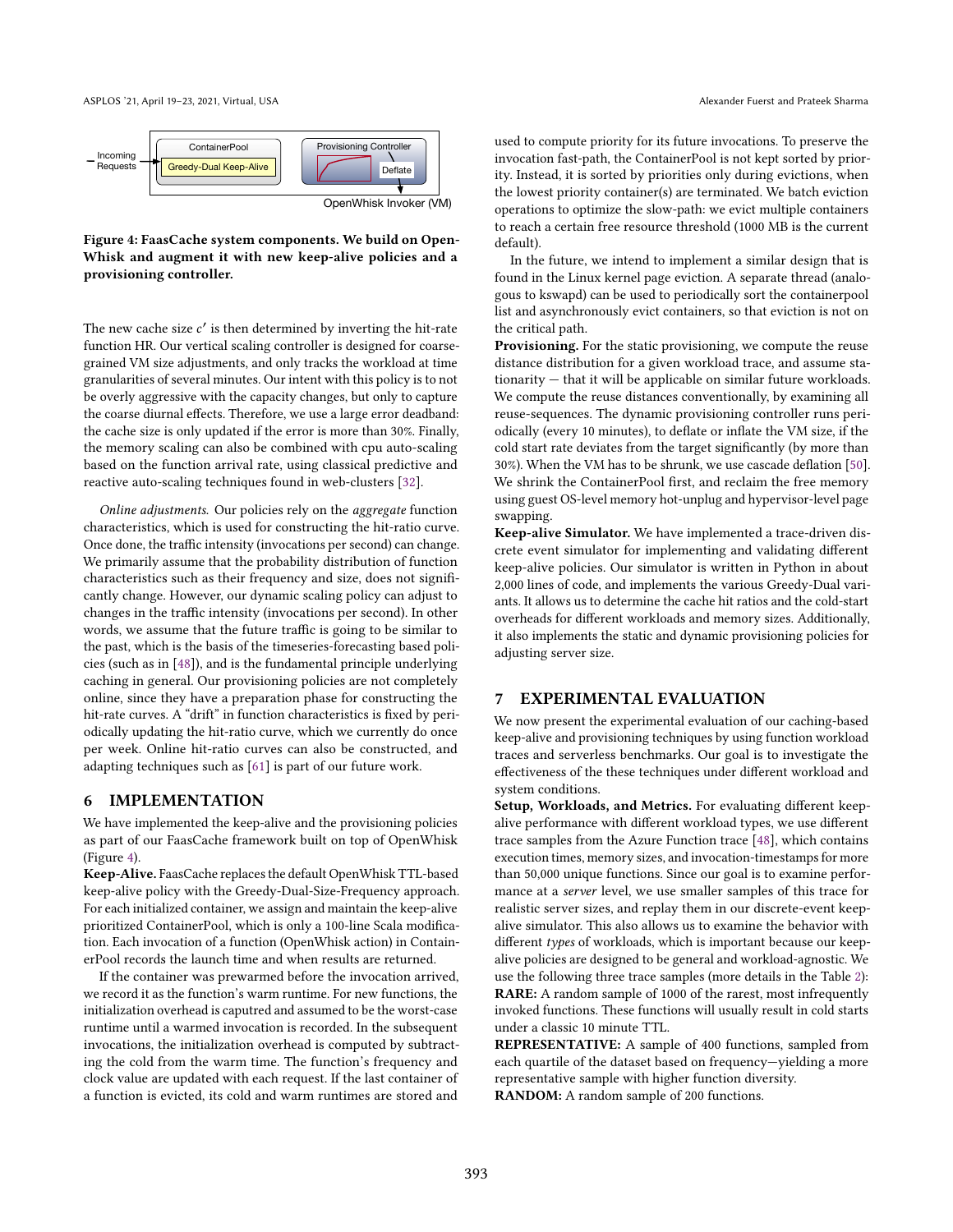<span id="page-8-2"></span><span id="page-8-1"></span>

<span id="page-8-3"></span>Figure 5: Increase in execution time due to cold-starts for different workloads derived from the Azure function trace.

<span id="page-8-5"></span>

Figure 6: Fraction of cold-starts is lower with caching-based keep-alive.

<span id="page-8-0"></span>Table 2: Size and inter-arrival time (IAT) details for the Azure Function workloads used in our evaluation.

| Trace          | Num Invocations | Regs per sec | Avg. IAT         |
|----------------|-----------------|--------------|------------------|
| Representative | 1.348.162       | 190/s        | $5.4 \text{ ms}$ |
| Rare           | 202.121         | 30/s         | 36 ms            |
| Random         | 4.291.250       | 600/s        | $1.8 \text{ ms}$ |

The FaasCache system is evaluated in Section [7.2.](#page-9-0) Functions from the FunctionBench [\[40\]](#page-14-11) suite are used for generating a realistic workload. A single server with 250 GB RAM and 48-core Intel Xeon Platinum 2.10 GHz CPUs is used for running all functions. The server is running modified OpenWhisk (i.e., FaasCache), and Ubuntu 16.04.5.

Adapting the Azure Functions Trace. The format of the original Azure Function trace [\[48\]](#page-14-10) requires some additional pre-processing and extrapolation for generating a workload. The full dataset consists of 14 days of function invocations, and billions of individual invocations. We use the first day's data, and do not consider functions that are never reused (i.e., with less than two invocations).

The original trace provides memory consumption at the *appli*cation level-with the application made up of multiple functions. Therefore, we evenly split the memory allocation between all functions in an application. The dataset provides invocations in minutewide buckets. When injecting/replaying the workload, if there is

<span id="page-8-4"></span>only one invocation in a minute-bucket, it is injected at the beginning of the minute. For multiple invocations, they are equally spaced throughout the minute.

The cold-start overhead of each function is estimated as maximum - average runtime, and the execution times provided in the dataset are used for this computation. The dataset does not account for certain important sources of cold-start overheads such as execution environment creation (e.g., Docker). This unfortunately underestimates the cold-start overheads. However, because it applies uniformly to all functions, it preserves the relative performance of the different keep-alive policies, and does not affect the cache hit ratios.

We are interested in two metrics: the cold-start ratio; and the average increase in the execution time due to cold-starts. The increase in execution time is computed by averaging across all function invocations.

#### 7.1 Trace-Driven Keep-Alive Evaluation

In this subsection, we use the Azure function traces to evalaute different keep-alive policies in our discrete-event simulator. We compare all caching-based variants against the default keep-alive policy in OpenWhisk (10 minute TTL). When the server is full, this TTL policy evicts containers in an LRU order. We also evaluate different Greedy-Dual variants: GD is our GDSF policy described in Section [4.1.](#page-4-1) The others are the caching-based variants described in Section [4.2:](#page-5-1) LND is Landlord, and FREQ is LFU.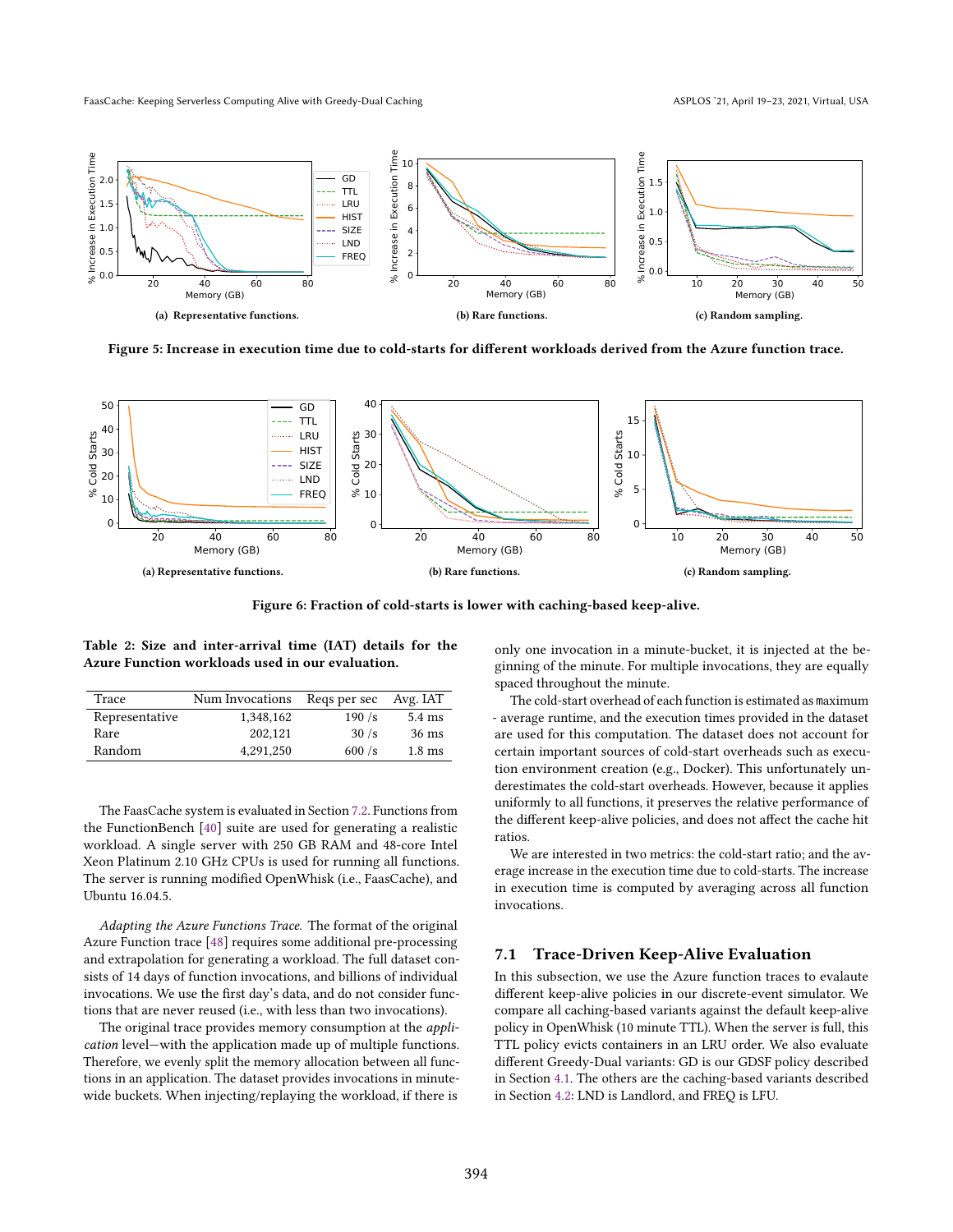We also compare against the histogram based keep-alive policy in [\[48\]](#page-14-10), which is the state of the art technique. We have reproduced this policy (HIST) from the details in the paper, and have implemented it in a "best-effort" manner without any knowledge of the optimizations in the actual implementation. This is effectively a "TTL+Prefetching" policy: it uses a histogram of inter-arrival times to predict future function invocations and eagerly evict warm functions. It uses timeseries-forecasting to capture temporal locality, but does not consider the other function characteristics such as function size and initialization cost. The IAT, computed by taking a function's execution time plus the subsequent idle time, between each actual invocation is recorded in minute granularity buckets, tracking up to four hours between executions. The policy uses ARIMA modeling for those invocations that fall outside this four hour window, we chose not to implement this specific feature due to its complexity, and the fact that it accounted for a minor fraction (~0.56%) of all invocations. From these buckets, a function's coefficient of variation (CoV) is calculated using Welford's online algorithm [\[56\]](#page-14-29). When the function's IAT is predictable (CoV  $\leq$  2), the function's historical/customized preload and TTL time are used. Otherwise the function has a generic TTL of two hours. When an invocation is anticipated, it is brought into memory and kept there until its TTL expires. A function is evicted when the policy predicts it will not have an invocation in the near future.

The increase in execution time for different traces and for different cache sizes is shown in Figure [5.](#page-8-1) The increase in execution time is the cold-start overheads averaged across all invocations of every function, and captures the user-visible response-time.

For the representative trace (Figure [5a\)](#page-8-2), Greedy-Dual reduces the cold-start overhead by more than 3× compared to TTL for a wide range of cache sizes (15–80 GB). Interestingly, it is able to achieve a low overhead of only 0.5% at a much smaller cache size of 15GB, compared to other variants, which need 50 GB to achieve similar results—a reduction of cache size by more than  $3\times$ . For rare functions (Figure [5b\)](#page-8-3), caching-based approaches such as LRU reduce the cold-start overhead by 2× compared to TTL for cache sizes of 40–50 GB. This shows that for rare functions, recency is a more pertinent characteristic, and the complex four-way tradeoff used in Greedy-Dual is not necessarily ideal in all workload scenarios. For this workload, the HIST policy outperforms TTL, as reported in [\[48\]](#page-14-10). However, it results in 50% higher cold-start overhead compared to caching-based approaches. Furthermore, because HIST uses only inter-arrival times, it is unable to perform well with heterogeneous representative workloads (Figure [5a\)](#page-8-2).

Finally, the randomly sampled trace has a large number of infrequent functions because of the low probability of selecting the heavy-hitting functions. In Figure [5c,](#page-8-4) the recency component again dominates, and we see LRU outperforming other variants. The equivalence of LRU and TTL-based caching for rare objects has been noted [\[18,](#page-13-21) [36\]](#page-14-30), which explains their similar behavior seen in Figure [5c.](#page-8-4)

Result: For representative, diverse workloads, our GD policy can improve the performance and shrink cache sizes by up to 3×. For more homogeneous workloads, LRU can outperform current TTL-based approaches by 2×.

We can observe from Figure [5](#page-8-1) that the increase in execution time is generally small (< 10%). This is because of two main factors: the

<span id="page-9-1"></span>

Figure 7: FaasCache runs 50 to 100% more cold and warm functions, for skewed workload traces.

evaluation metric chosen, and the properties of the workload trace. The execution time is averaged across all function invocations. However, serverless workloads consists of a large number of very frequently invoked functions. The performance of these functions is generally not affected by keep-alive policies, since any policy is going to keep them in the cache because of their high frequency. Thus, the difference between non work-conserving policies such as TTL and Greedy-Dual is masked because of the frequent and popular functions. For instance, the average inter-arrival time for all three workloads is less than 36ms, or about 27 function invocations per second. Thus the server is overloaded, and TTL does well even though it is not work-conserving. As the IAT grows, the effectiveness of work-conserving caching-based approaches increases compared to TTL, as we shall see in the next subsection.

We see a similar relation and behavior in the miss-ratio curves shown in Figure [6.](#page-8-5) Due to function heterogeneity, the cold-start overheads are not strictly correlated with cache miss ratios, and thus the differences between policies is different compared to the previously described actual cold-start overheads. Classic miss-ratio curves do not consider the miss cost (i.e., initialization cost), which is an important metric that is optimized by the Greedy-Dual approach. Thus in general, even in object caching contexts, miss-ratio curves deviate from the actual performance-a behavior that we also observe.

#### <span id="page-9-0"></span>7.2 OpenWhisk Evaluation

In this subsection, we evaluate the performance of the FaasCache system on real functions. We focus on the performance of Faas-Cache's Greedy-Dual keep-alive implementation, and compare it to the vanilla OpenWhisk system which uses a 10 minute TTL.

In contrast to the previous subsection in which we showed the average performance for different cache sizes, we will now also focus on the inverse problem: for a fixed server size, how much more load can be handled with FaasCache? By leveraging Greedy-Dual caching, FaasCache is able to reduce cold-starts. This also reduces the number of dropped requests.

OpenWhisk buffers and eventually drops requests if it cannot fulfill them. Because FaasCache more effectively selects evictions, its higher hit rate results in functions finishing faster, allowing more functions to be executed in the same time frame. To examine the effect of Greedy-Dual keep-alive on cold-start and dropped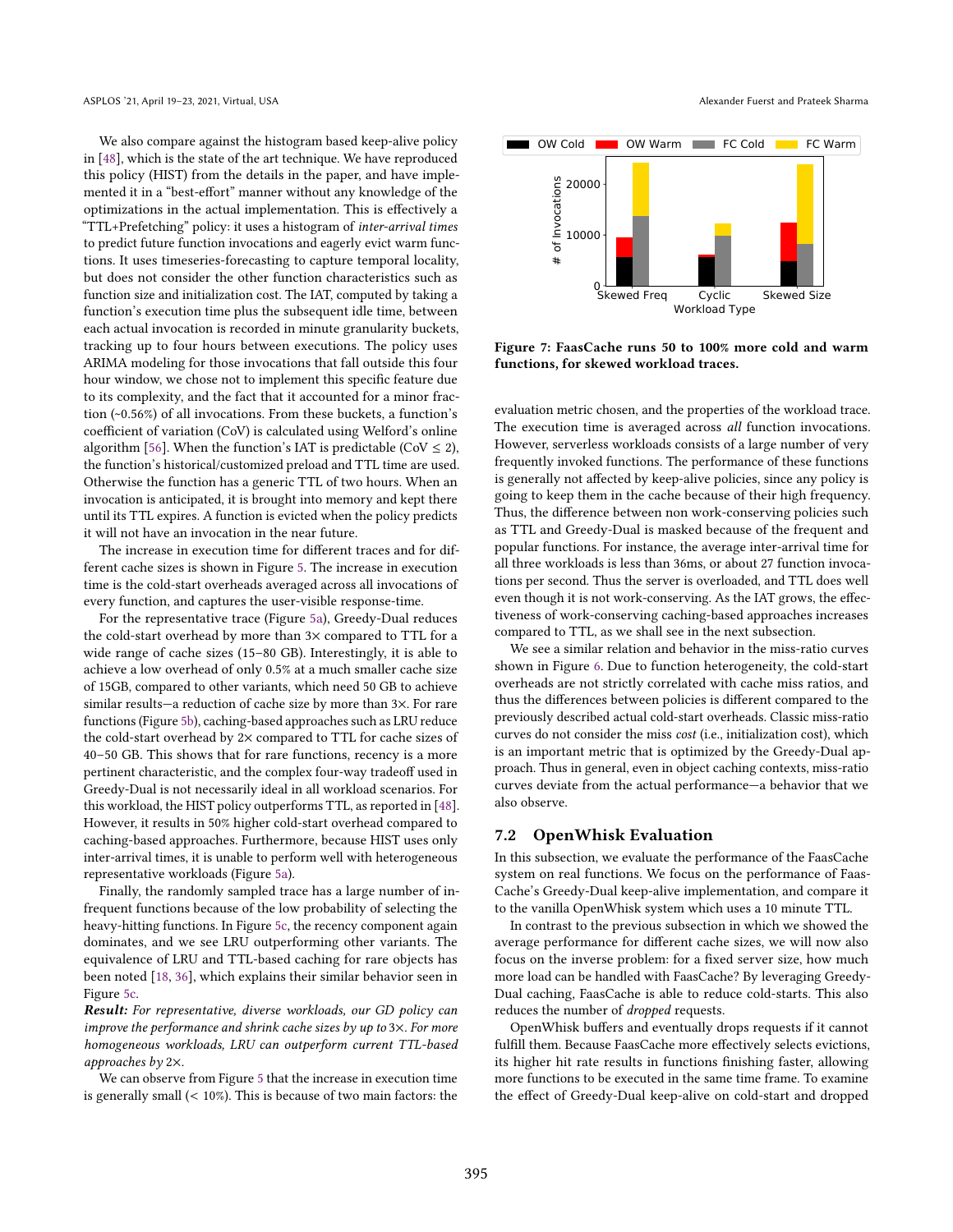<span id="page-10-0"></span>

Figure 8: FaasCache increases warm-starts by more than 2×, which also reduces system load and dropped functions.

requests, we use a workload trace comprising of four different functions: Disk-bench, ML inference, Web-serving, and Floatingpoint from Table [1.](#page-2-0)

In Figure [7,](#page-9-1) we use different kinds of skewed workloads: with a single function having a different frequency, a cyclic access pattern, and a skewed workload with 2 sizes. We see that FaasCache's keepalive can increase the number of warm invocations by between 50 to 100% compared to OpenWhisk's TTL. The difference in the total number of requests served (warm+cold) is because OpenWhisk drops a significant number of requests due to its high cold-start overhead and resultant system load. Thus with FaasCache, the total number of requests that are served also increases by 2×.

Next, we use the skewed frequency workload and use functions from Table [1](#page-2-0) to evaluate the impact on real applications. To generate the workload, the CNN, DD, and Web-serving functions have an inter-arrival time of 1500 ms, and the Floating-point function has a lower IAT of 400 ms. Figure [8](#page-10-0) shows the breakdown of different function invocations for this workload on a 48 GB server. Interestingly, OpenWhisk drops a significant number (50%) of requests due to the its high cold-start overheads. FaasCache increases the warm requests by more than 2×. Interestingly, the distribution of warm starts is also different. FaasCache's Greedy-Dual policy prioritizes functions with higher initialization times, but penalizes those with large memory footprints. Because the floating-point function has a high initialization overhead (Table [1\)](#page-2-0), it sees a 3× increase in hitratio compared to OpenWhisk. In practical terms, the improvement in keep-alive results in a  $6 \times$  reduction in the application latency.

**Result:** FaasCache can increase the number of warm-starts by  $2 \times$  to 3× depending on the function initialization overheads and workload skew. This results in lower system load, which increases the number of requests FaasCache can serve by 2×.

#### 7.3 Effectiveness of Provisioning Policies

All our previous results have been with a statically allocated server, and we now illustrate the effectiveness of our dynamic vertical scaling policy described in Section [5.2.](#page-6-1) The goal is to dynamically adjust the cache size based on the workload. Our policy seeks to keep the miss speed (cold starts per second) close to a pre-specified target. This is shown in Figure 9-the target is 0.0015 misses per second. In this experiment, the cache resizing is done only when the miss speed error exceeds 30%, and we can see that the cache size increases with the miss speed, and decreases with it. Without the

<span id="page-10-1"></span>

Figure 9: With dynamic cache size adjustment, the cold starts per second are kept close to the target (horizontal line),

which reduces the average server size by 30%.

dynamic scaling, a conservative provisioning policy would result in a constant, 10,000 MB size. In contrast, the average cache size with our proportional controller is less than 7,000 MB. This 30% reduction means that FaaS providers can reduce their provisioned resources without compromising on performance. The freed-up resources can be used to accommodate additional cloud workloads (such as co-located VMs and containers). Our dynamic scaling is extremely conservative: increasing its agressiveness by reducing the error tolerance below 30% will reduce average server size, but we seek to avoid the resultant small changes to memory-size to minimize fragmentation.

#### 8 RELATED WORK

Function Keep-alive. Mitigating cold-starts is one of the central performance problems in FaaS, and has received commensurate attention in both academia and industry. The initialization or startup time of functions can be reduced by reducing container startup overheads [\[16,](#page-13-19) [45,](#page-14-31) [46\]](#page-14-7), or deploying functions inside ultra-light containers, VMs, or unikernels [\[15,](#page-13-14) [42\]](#page-14-32). While these mechanisms can reduce the cold-start overhead associated with the virtual environment creation, the other sources of overheads remain, such as losing all application initialized variables, cached files, etc. As we have shown, keep-alive essentially serves the role of caching, and fast startup only reduces the "miss" penalty, and does not eliminate it.

Catalyzer [\[29\]](#page-14-33) implements new mechanisms for checkpointing and restoring application and sandbox state, which significantly reduce the initialization cost of functions deployed in their gvisorbased sandbox environment. Our approach is complementary to these techniques, since we focus on retaining the entire execution environment instead of optimizations for restoring/recreating it. Keep-alive policies can be combined with these optimized mechanisms to improve system-wide performance even further.

Principled keep-alive policies for functions have recently gained attention: the recent dataset and policy from the Azure function trace [\[48\]](#page-14-10) shows the importance and effectiveness of keep-alive policies. In contrast to our work, their policy does not take the function size into consideration, and uses a time-series predcition approach (effectively capturing recency and frequency), and combines it with a predictive "prefetching" approach. As we have shown,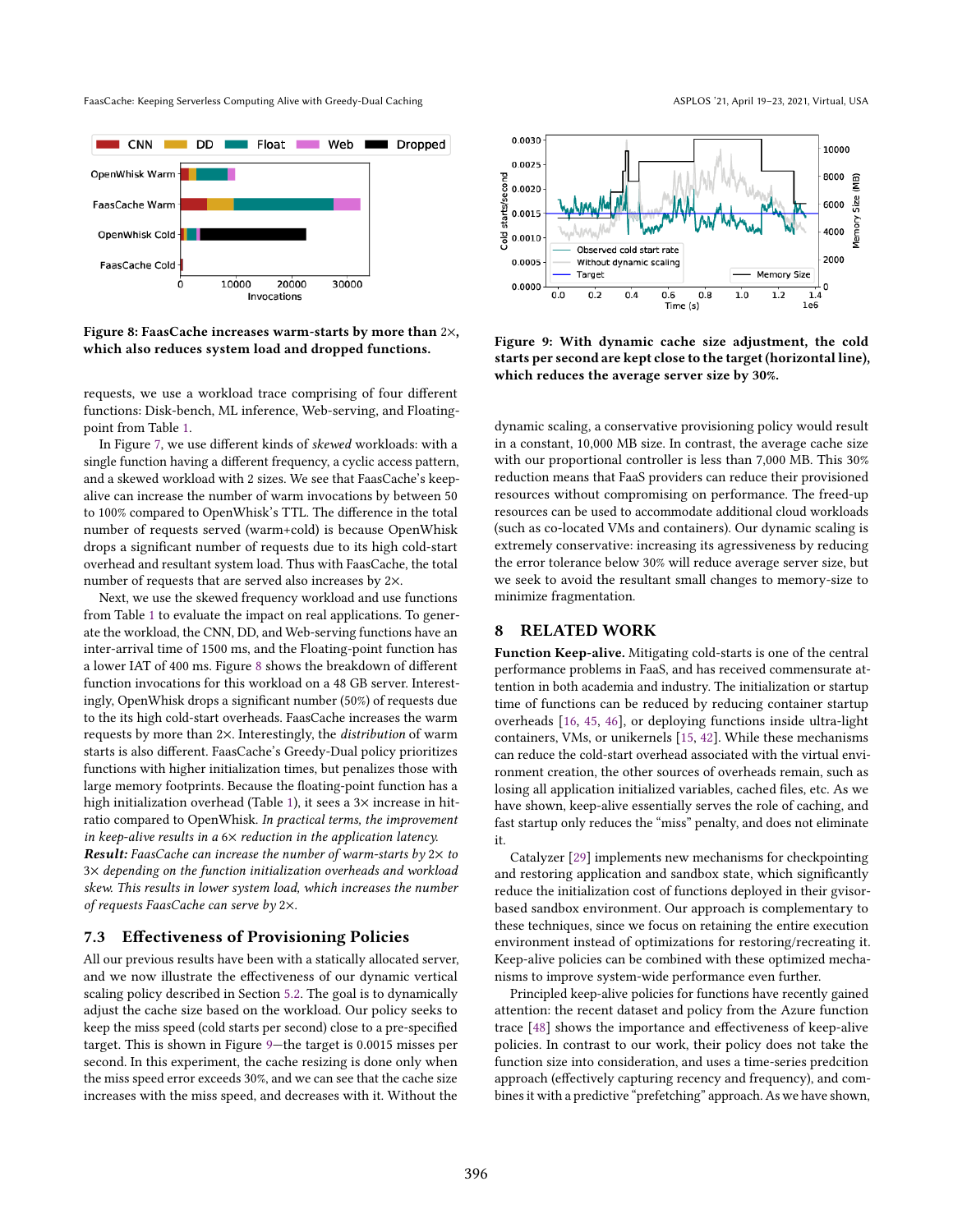function sizes are a crucial characteristic, and the use of caching allows the use of advanced analytical and modeling approaches for serverless computing in general. Earlier work has focused on sim-ple "warm container pools" [\[41\]](#page-14-34), in which Kubernetes cluster runs a certain number of warm containers for functions. Our cachingbased policies take this one step further and decide which container to keep-alive, and for how long. Polling to keep cloud functions warm has also been a popular method [\[2,](#page-13-6) [6\]](#page-13-7).

Our work considers functions individually–function scheduling with DAG based approaches [\[22\]](#page-13-22) is effective for function-chains, and are orthogonal and complementary to our work. Hiding function latency using data caching (such as redis) for database applications is investigated in [\[33\]](#page-14-35). The ENSURE [\[52\]](#page-14-36) system handles keepalive and resource provisioning for CPU resources using queueing theory techniques. Our focus is on memory-constrained keep-alive and provisioning, and CPU-focused approaches are complementary to our work.

#### 9 DISCUSSION

In this section, we reflect on how our ideas fit into the broader serverless computing ecosystem.

Impact on colocated applications. The short execution lifecycles of serverless functions makes them a good workload to colocate with other long-running containers, VMs, batch-jobs, etc. Such workload management architectures result in an additional layer of performance tradeoffs: the keep-alive policies not only influence function performance, but also the performance of other colocated applications. Our provisioning policies in Section [5](#page-5-0) can be used to find the appropriate keep-alive cache size based on the performance vs. memory-consumption tradeoff captured in the hit-rate curves. Ultimately, the tradeoff between function and other colocated application performance is determined by their utility and revenue for the cloud provider. Nevertheless, our provisioning policies can provide a principled way to examine these tradeoffs, and is part of our future work.

Cluster-level analysis. Cluster-level function load-balancing and scheduling also affects keep-alive. Load-balancing policies determine the function load and distribution of function characteristics on servers. The function workload characteristics have a major influence on performance, as we have extensively discussed in Section [7](#page-7-1) (e.g., Figure [5\)](#page-8-1). For instance, a stateful load-balancing policy which runs a function on the same subset of servers will result in better temporal locality, which in turn improves keep-alive effectiveness. On the other hand, randomized load-balancing is simpler to implement and scale, but offers worse temporal locality to individual servers. We have deliberately focused our techniques and evaluation on a single-server setting, in order to provide modular and easily reproducible policies.

Explicit initialization. There are many techniques for reducing the initialization cost, which can be combined with our policies. The cold-start overhead can also be addressed by explicit initialization of functions, in which the initialization code is provided as a separate, explicit call-back. For instance, OpenWhisk supports an init call into the function runtime, which can be executed before the function is triggered with the run call. This explicit initialization allows

functions to be pre-warmed, and can be used to reduce the coldstart overhead. However, explicit initialization is not common-our empirical investigation into FaaS benchmarks [\[40\]](#page-14-11) and official examples showed that applications do not use this functionality. We speculate that the slow adoption is due to the subtle differences in the various cloud function APIs, serverless platforms, and runtimes. Nevertheless, it can be a powerful technique to amortize expensive operations such as package imports and downloading data dependencies, and increase the effectiveness of keep-alive policies even further. By separating out the initialization code and actual function code, explicit initialization can also increase the potency of function prefetching [\[48\]](#page-14-10).

#### 10 CONCLUSION

The main insight in this paper is the equivalence between function keep-alive and object caching. This can have far reaching consequences for cloud resource management policies. We showed that classic size and frequency-aware caching algorithms such as Greedy-Dual can be adapted to yield effective and principled keepalive policies. The tradeoff between server memory-utilization and cold-start overheads can also be analyzed through hit-ratio curves, which can also be used for dynamic resource allocation. FaasCache, our OpenWhisk-based system, implements these caching-based techniques. We hope that our caching analogy opens the door to more caching-based serverless systems and analysis.

#### ACKNOWLEDGMENTS

Our sincere thanks and appreciation goes to the ASPLOS reviewers and our shepherd Ana Klimovic, for their extremely insightful and helpful comments and suggestions that have significantly improved the quality of this paper. Comments from Mohammad Shahrad and other authors of [\[48\]](#page-14-10) helped us understand and clarify some of the nuances of the Azure dataset. Thanks also to the artifact evaluation committee and its volunteers for comments which have improved the usability of the FaasCache software artifact. This work was supported by startup funds from Indiana University.

# A ARTIFACT APPENDIX

# A.1 Artifact Check-List (Meta-Information)

- Program: FaasCache
- Data set: see [A.2.4](#page-12-0)
- Run-time environment: Ubuntu 16.04.5
- Hardware: 250 GB RAM, 48 cores
- Experiments: Simulation & OpenWhisk implementation
- How much disk space required (approximately)? 10 GB
- How much time is needed to prepare workflow?2 hours
- How much time is needed to complete experiments (approximately)? 6 hours
- Publicly available? Yes
- Archived (provide DOI)? 10.5281/zenodo.4321766

#### A.2 Description

We have two main software artifacts.

The first is a discrete-event simulator for FaaS workloads written in Python. This simulator implements various keep-alive policies,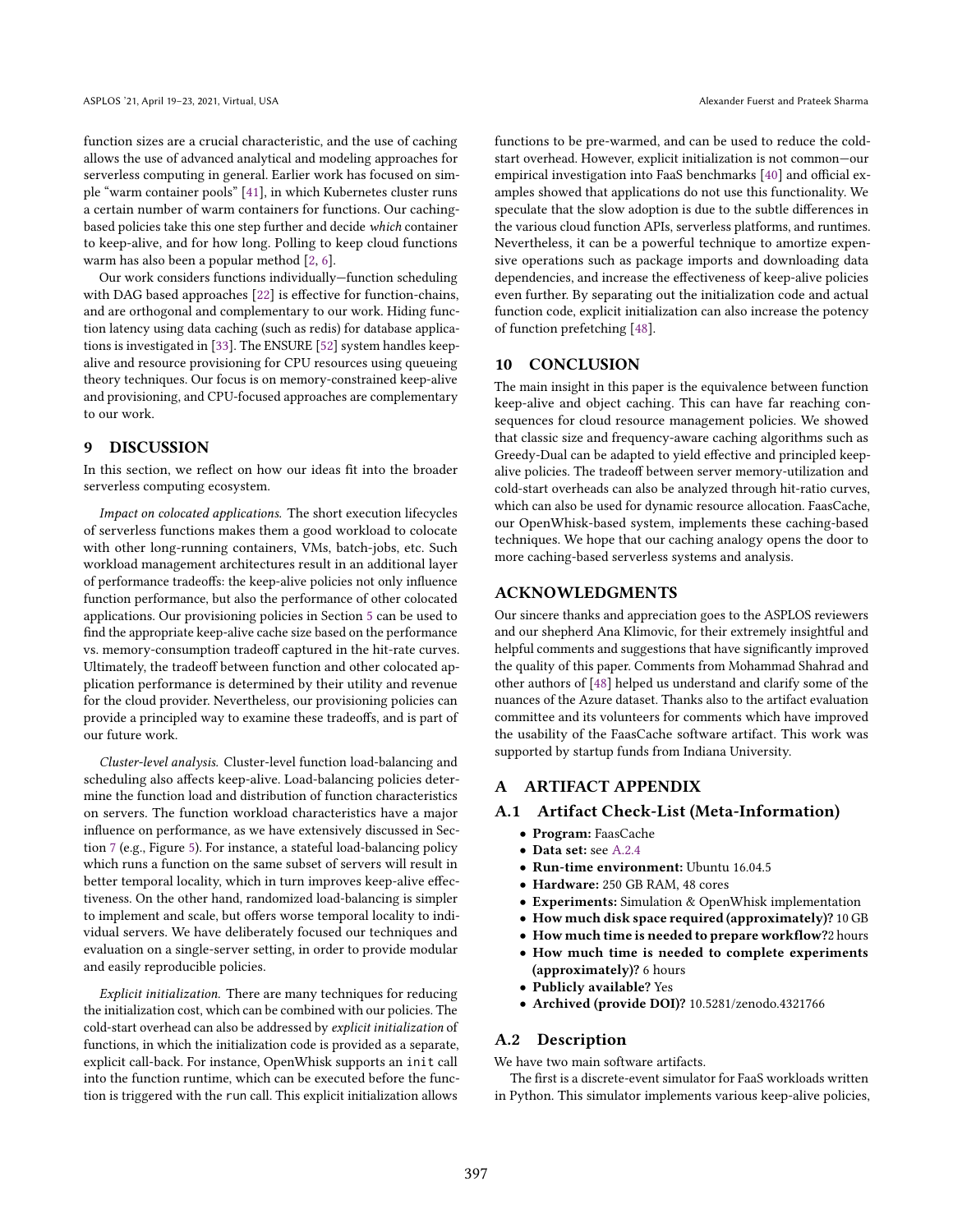all of which are described in the full paper. Its inputs are workload trace files that are publicly available at the Azure trace site, and serialized into a custom format by scripts in *code/split/gen*. The simulator takes server memory size, keep-alive policy, input trace file as arguments, and outputs various statistics on warm and cold starts, memory usage, and other accounting information. These outputs are run through the data-graphing scripts in code/split/plotting, to produce figures such as Figure 5 in the paper.

The second artifact is a custom OpenWhisk (i.e., FaasCache). It is a drop-in replacement of OpenWhisk with the same installation procedures. It optimizes OpenWhisk scheduling with GD keepalive policy. FaasCache or vanilla OpenWhisk can both be used to generate the information from Table 1 in the paper.

Our artifact also includes some FaasCache performance tests in faas-keepalive/code/wsk-actions/load-test/traces. These can be run with scripts in faas-keepalive/code/wsk-actions/load-test that invoke LookBusy work-simulating FaaS functions at regular intervals to load test the FaasCache design.

Full details on how to run these two artifacts are in Section [A.4](#page-12-1) below. For brevity, portions talking about the simulator or Open-Whisk load generation will be referencing folder faas-keepalive. Those sections on running the customized OpenWhisk server are based in folder openwhisk-caching.

#### A.2.1 How to Access. 10.5281/zenodo.4321766

The code for both experiments is in the zenodo zip, but also available on GitHub.

Simulator code is here: https://github.com/aFuerst/faascache-sim FaasCache OpenWhisk implementation:

https://github.com/aFuerst/openwhisk-caching/ commit/38ff898d45da57726da38c00f735cb449e7f8595

A.2.2 Hardware Dependencies. To reproduce the FaasCache load test results, it is recommended to use sufficient RAM and CPU cores. We used 64 GB RAM, and 48 CPU cores. The simulator needs 1 GB RAM per core, and is embarrassingly parallel and is mainly limited by total system memory.

A.2.3 Software Dependencies.

- (1) Python 3.7+
- (2) Docker
- (3) Java

<span id="page-12-0"></span>A.2.4 Data Sets. The original data is pulled from the dataset described in this markdown file:

https://github.com/Azure/AzurePublicDataset/

blob/master/AzureFunctionsDataset2019.md

The representative trace used in the paper is in the zip, called 392-b.pckl. Pre-computed simulator results are also in the zip, in the folder 392-pckls. These are high-resolution results, memory-wise, as the simulation is compute-intensive (i.e. slow).

#### A.3 Installation

A.3.1 Simulator Setup. The original trace dataset can be found here:

https://github.com/Azure/AzurePublicDataset/

blob/master/AzureFunctionsDataset2019.md

The simulator code is available here, as well as in the zip:

https://github.com/aFuerst/faascache-sim

The script ./code/split/trace\_split\_funcs.py will combine the first day's info into one file. Edit datapath and store in the script to adjust input and output locations.

./code/split/gen\_representative\_trace.py will create traces that are generally representative of the larger trace sample. Edit datapath and store in the script to adjust input for trace CSVs and split pickles (made by trace\_split\_funcs.py above) respectively. save\_dir points to the folder where the resulting combined trace(s) will be saved. Change lines 131-133 if you want specific trace sizes.

./code/split/gen\_rare.py will create traces using the rarest half and quarter of functions. You can edit line 99 to adjust which quartiles it picks functions from.

A.3.2 FaasCache OpenWhisk Setup. FaasCache OpenWhisk implementation:

https://github.com/aFuerst/openwhisk-caching/

commit/38ff898d45da57726da38c00f735cb449e7f8595 Install the OpenWhisk CLI:

https://github.com/apache/openwhisk#quick-start OpenWhisk testing code (a subset of FaasCache sim repo):

https://github.com/aFuerst/faascache-sim/tree/master/code/wskactions

All the edits made to the OpenWhisk source for FaasCache are located in the file core/containerpool/ContainerPool.scala.

Build the dockerfile located at code/wsk-actions/py/Dockerfile with the name/tag alfuerst/wsk-py-pybuild. This name is not required, but you will have to change the next script to use the name you pick. ./code/wsk-actions/py/build.sh will create zip packages for all the actions that OpenWhisk can use.

To run the load tests on OpenWhisk you will also have to build the LookBusy Docker container in

./code/wsk-actions/load-test/lookbusy. Make sure the new Docker container is added as a runtime to the OpenWhisk ansible/files/runtimes.json. The default AI container OpenWhisk uses still may be missing packages, if this is the case you will also have to build the Dockerfile at wsk-actions/py/cust\_ai and add it as a custom runtime.

Edit the ./sample-app.conf in the root and put it in ./bin/. Rename it to application.conf. OpenWhisk requires this configuration file to run and allow function creation. You can adjust container-pool.usermemory depending on local resources.

./openwhisk-caching/blob/master/run.sh will build and run the custom OpenWhisk.

Make sure the .conf whisk.user info matches between the scripts that talk to OpenWhisk.

code/wsk-actions/load-test/wsk\_interact.py contains helper functions that interact with the OpenWhisk CLI to set up functions and authentication. If you use a different username or auth key then you will need to edit this file.

#### <span id="page-12-1"></span>A.4 Experiment Workflow

A.4.1 FaasCache Simulation. The ./code/run\_sim.sh file will run a trace in the simulator and graph the results.

Step 1. trace\_dir => folder where trace file needs to be

Step 2. trace\_output\_dir => folder where sim results will end up

Step 3. log\_dir => file where sim log data will end up

The location of the trace output and log output **must** be different.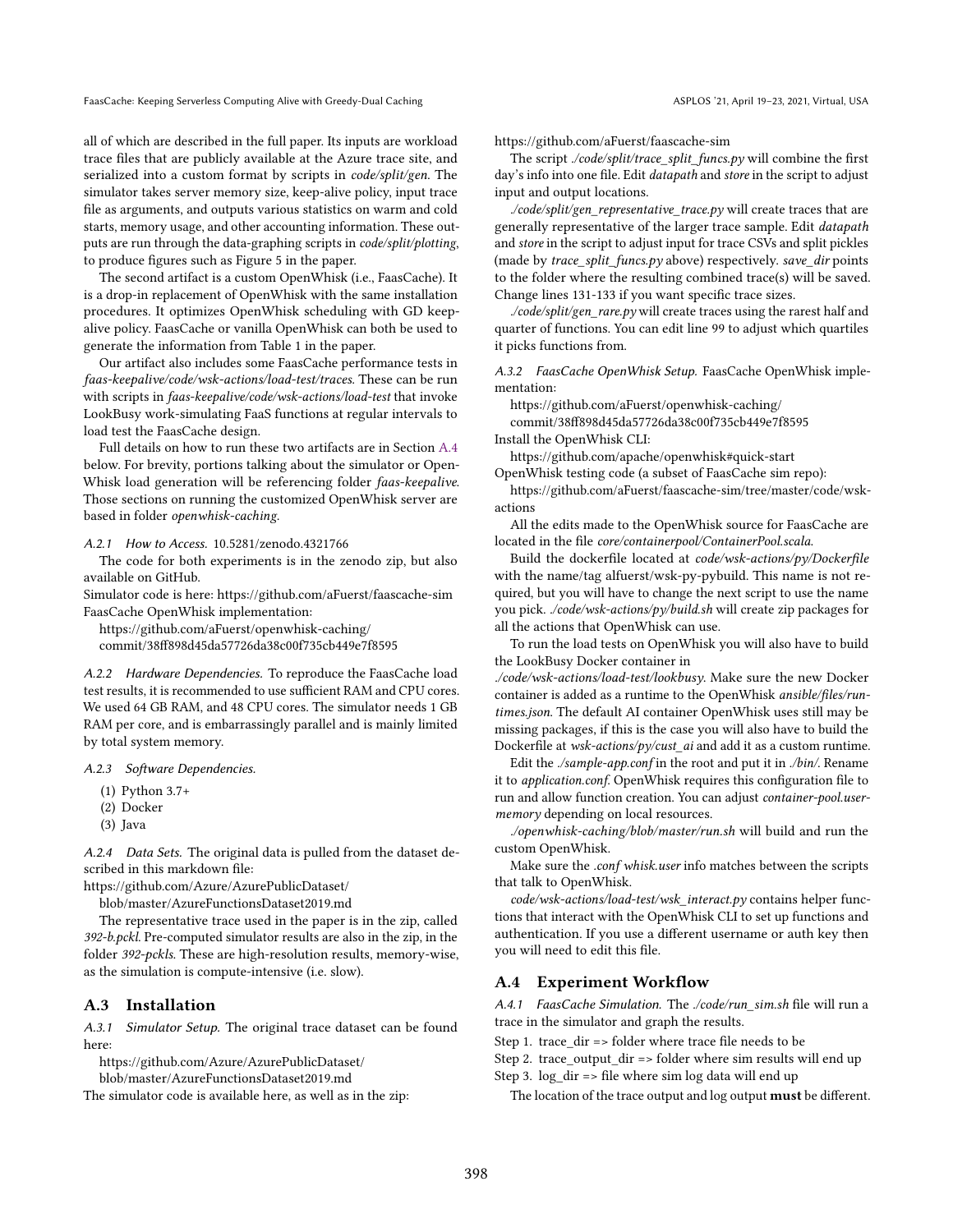Edit the number of functions in ./code/run\_sim.sh to match the number of functions in the trace you want to run (this number will be in the file name). Make sure the trace file letter (-b-, etc.) matches line 65 of ./code/split/many\_run.py, this is set by the trace generation script.

Running the Simulator. many  $run.py$  executes instances of the simulator (LambdaScheduler) in parallel and saves the results of each simulation to a pickle file. The inputs and outputs of many\_run.py are documented in the file itself. LambdaScheduler.py contains all the major simulator code, and the helper classes are located in:

- Step 1. LambdaData.py represents a Serverless function, holding a name, memory size, and cold and warm runtime lengths
- Step 2. Container.py holds a LambdaData and tracks if it is warm or cold and when it was last accessed

Each function execution enters with runActivation which does the following (function names are emphasized)

- Step 1. cleanup\_finished remove containers that have exceeded their TTL (if applicable)
- Step 2. PreWarmContainers prewarm containers when calculated by the histogram policy (if that policy is being simulated)
- Step 3. track\_activation book-keeping for the histogram policy (if that policy is being simulated)
- Step 4. find\_container search for a container that matches the function being invoked that currently isn't running another function
	- (a) cache\_miss
		- (i) create a new Container for the function
		- (ii) evict low-priority containers to make room if necessary
	- (iii) assign the function to it, and set the cold running time
	- (b) Cache hit a requisite container was found, simply assigns the function to it and sets the warm running time
- Step 5. *calc\_priority* update the priority of the function that was just called and any functions of that type that are currently in-memory

Simulation Analysis. These two scripts compute the number of cold/warm starts, and the global increase in execution time.

compute\_policy\_results.py compute\_mem\_usage.py

Plotting Results. These two perform the plotting for figures 5 & 6 respectively: plot\_run\_across\_mem.py, and plot\_cold\_across\_mem.py.

The folder contains several other plotting scripts for analyzing the simulation results, but we chose not include those plots in the paper.

A.4.2 FaasCache OpenWhisk. You can follow the items in run.sh to run individual actions or run

./code/wsk-actions/load-test/testing/find\_avgs.py to get average run times for all the different actions.

./code/wsk-actions/load-test/gen\_litmus.py will generate the litmus test pckls for the full OpenWhisk tests. Then run code/wskactions/load-test/sub\_litmi.py to invoke the litmus test.

Cold vs warm hit metrics are output to OpenWhisk log (stdout from sh/jar). Make sure to pipe the output to a file. You can grep on cold hits: to look at current results.

If you run the any of the litmus test, stop the test after 2 hours. OpenWhisk may or may not complete all invoked actions, stopping it significantly late is ok, just wastes time. Then grep for the first hit event, record the time, then grep for the event closest to 2 hours later. This will match how the paper results were gathered.

## A.5 Evaluation and Expected Results

Results should be similar to those in the paper.

The simulator results will not be identical if a new trace sampling is used, and if a coarser grained memory step is used. We used 500 MB steps, but this dramatically increases needed simulation time.

Timings and numbers for the FaasCache OpenWhisk implementation will vary marginally due to the stochastic nature of web request handling and the inner workings of OpenWhisk.

#### **REFERENCES**

- <span id="page-13-8"></span>[1] [n.d.]. AWS Lambda Limits. [https://docs.aws.amazon.com/lambda/latest/dg/](https://docs.aws.amazon.com/lambda/latest/dg/gettingstarted-limits.html) [gettingstarted-limits.html.](https://docs.aws.amazon.com/lambda/latest/dg/gettingstarted-limits.html)
- <span id="page-13-6"></span>[2]  $[$ n.d.]. Keeping Functions Warm - How To Fix AWS Lambda Cold Start Issues. [https://serverless.com/blog/keep-your-lambdas-warm/.](https://serverless.com/blog/keep-your-lambdas-warm/)
- <span id="page-13-20"></span>[n.d.]. PID Controllers. [https://en.wikipedia.org/wiki/PID\\_controller.](https://en.wikipedia.org/wiki/PID_controller)
- <span id="page-13-13"></span>[4] 2015. Docker. [https://www.docker.com/.](https://www.docker.com/)
- <span id="page-13-9"></span>[5] 2017. How long does AWS Lambda keep your idle functions around before a cold start? [https://read.acloud.guru/how-long-does-aws-lambda-keep-your](https://read.acloud.guru/how-long-does-aws-lambda-keep-your-idle-functions-around-before-a-cold-start-bf715d3b810)[idle-functions-around-before-a-cold-start-bf715d3b810.](https://read.acloud.guru/how-long-does-aws-lambda-keep-your-idle-functions-around-before-a-cold-start-bf715d3b810)
- <span id="page-13-7"></span>[6] 2018. Lambda Warmer: Optimize AWS Lambda Function Cold Starts. [https://www.](https://www.jeremydaly.com/lambda-warmer-optimize-aws-lambda-function-cold-starts/) [jeremydaly.com/lambda-warmer-optimize-aws-lambda-function-cold-starts/.](https://www.jeremydaly.com/lambda-warmer-optimize-aws-lambda-function-cold-starts/)
- <span id="page-13-16"></span>[7] 2019. AWS Lambda predictable start-up times with provisioned concurrency. [https://aws.amazon.com/blogs/compute/new-for-aws-lambda-predictable](https://aws.amazon.com/blogs/compute/new-for-aws-lambda-predictable-start-up-times-with-provisioned-concurrency/)[start-up-times-with-provisioned-concurrency/.](https://aws.amazon.com/blogs/compute/new-for-aws-lambda-predictable-start-up-times-with-provisioned-concurrency/)
- <span id="page-13-17"></span>[8] 2019. Azure Functions Warm-up trigger. [https://docs.microsoft.com/en-us/azure/](https://docs.microsoft.com/en-us/azure/azure-functions/functions-bindings-warmup) [azure-functions/functions-bindings-warmup.](https://docs.microsoft.com/en-us/azure/azure-functions/functions-bindings-warmup)
- <span id="page-13-11"></span>[9] 2020. Apache OpenWhisk: Open Source Serverless Cloud Platform. [https:](https://openwhisk.apache.org/) [//openwhisk.apache.org/.](https://openwhisk.apache.org/)
- <span id="page-13-0"></span>[10] 2020. AWS Lambda. [https://aws.amazon.com/lambda/.](https://aws.amazon.com/lambda/)
- <span id="page-13-2"></span>[11] 2020. Azure Functions. [https://azure.microsoft.com/en-us/services/functions/.](https://azure.microsoft.com/en-us/services/functions/ )
- <span id="page-13-1"></span>[12] 2020. Google Cloud Functions. [https://cloud.google.com/functions.](https://cloud.google.com/functions )
- <span id="page-13-18"></span>[13] 2020. Google Cloud Functions Tips and Tricks. [https://cloud.google.com/](https://cloud.google.com/functions/docs/bestpractices/tips) [functions/docs/bestpractices/tips.](https://cloud.google.com/functions/docs/bestpractices/tips)
- <span id="page-13-12"></span>[14] 2020. OpenFaaS : Server Functions, Made Simple. [https://www.openfaas.com.](https://www.openfaas.com)
- <span id="page-13-14"></span>[15] Alexandru Agache, Marc Brooker, Alexandra Iordache, Anthony Liguori, Rolf Neugebauer, Phil Piwonka, and Diana-Maria Popa. 2020. Firecracker: Lightweight Virtualization for Serverless Applications. In 17th {USENIX} Symposium on Networked Systems Design and Implementation ({NSDI} 20). 419-434.
- <span id="page-13-19"></span>[16] Istemi Ekin Akkus, Ruichuan Chen, Ivica Rimac, Manuel Stein, Klaus Satzke, Andre Beck, Paarijaat Aditya, and Volker Hilt. 2018. SAND: Towards High-Performance Serverless Computing. USENIX ATC (2018), 14.
- <span id="page-13-10"></span>[17] Erwan Alliaume and Benjamin Le Roux. 2018. Cold start / Warm start with AWS Lambda. [https://blog.octo.com/en/cold-start-warm-start-with-aws-lambda/.](https://blog.octo.com/en/cold-start-warm-start-with-aws-lambda/)
- <span id="page-13-21"></span>[18] Soumya Basu, Aditya Sundarrajan, Javad Ghaderi, Sanjay Shakkottai, and Ramesh Sitaraman. 2017. Adaptive TTL-based caching for content delivery. In Proceedings of the 2017 ACM SIGMETRICS/International Conference on Measurement and Modeling of Computer Systems. 45-46.
- <span id="page-13-15"></span>[19] Pei Cao and Sandy Irani. 1997. Cost-Aware WWW Proxy Caching Algorithms. In Proceedings of the USENIX Symposium on Internet Technologies and Systems.
- <span id="page-13-4"></span>15. [20] Joao Carreira, Pedro Fonseca, Alexey Tumanov, Andrew Zhang, and Randy Katz. 2018. A case for serverless machine learning. In Workshop on Systems for ML and Open Source Software at NeurIPS, Vol. 2018.
- <span id="page-13-5"></span>[21] Joao Carreira, Pedro Fonseca, Alexey Tumanov, Andrew Zhang, and Randy Katz. 2019. Cirrus: a Serverless Framework for End-to-end ML Workflows. In Proceedings of the ACM Symposium on Cloud Computing - SoCC '19. ACM Press, Santa Cruz, CA, USA, 13-24. <https://doi.org/10.1145/3357223.3362711>
- <span id="page-13-22"></span>[22] Benjamin Carver, Jingyuan Zhang, Ao Wang, and Yue Cheng. 2019. In Search of a Fast and Efficient Serverless DAG Engine. arXiv:1910.05896 [cs] (Oct. 2019). <http://arxiv.org/abs/1910.05896> arXiv: 1910.05896.
- <span id="page-13-3"></span>[23] Ryan Chard, Yadu Babuji, Zhuozhao Li, Tyler Skluzacek, Anna Woodard, Ben Blaiszik, Ian Foster, and Kyle Chard. 2020. FuncX: A Federated Function Serving Fabric for Science. In Proceedings of the 29th International Symposium on High-Performance Parallel and Distributed Computing (Stockholm, Sweden) (HPDC '20). Association for Computing Machinery, New York, NY, USA, 65-76. [https:](https://doi.org/10.1145/3369583.3392683)